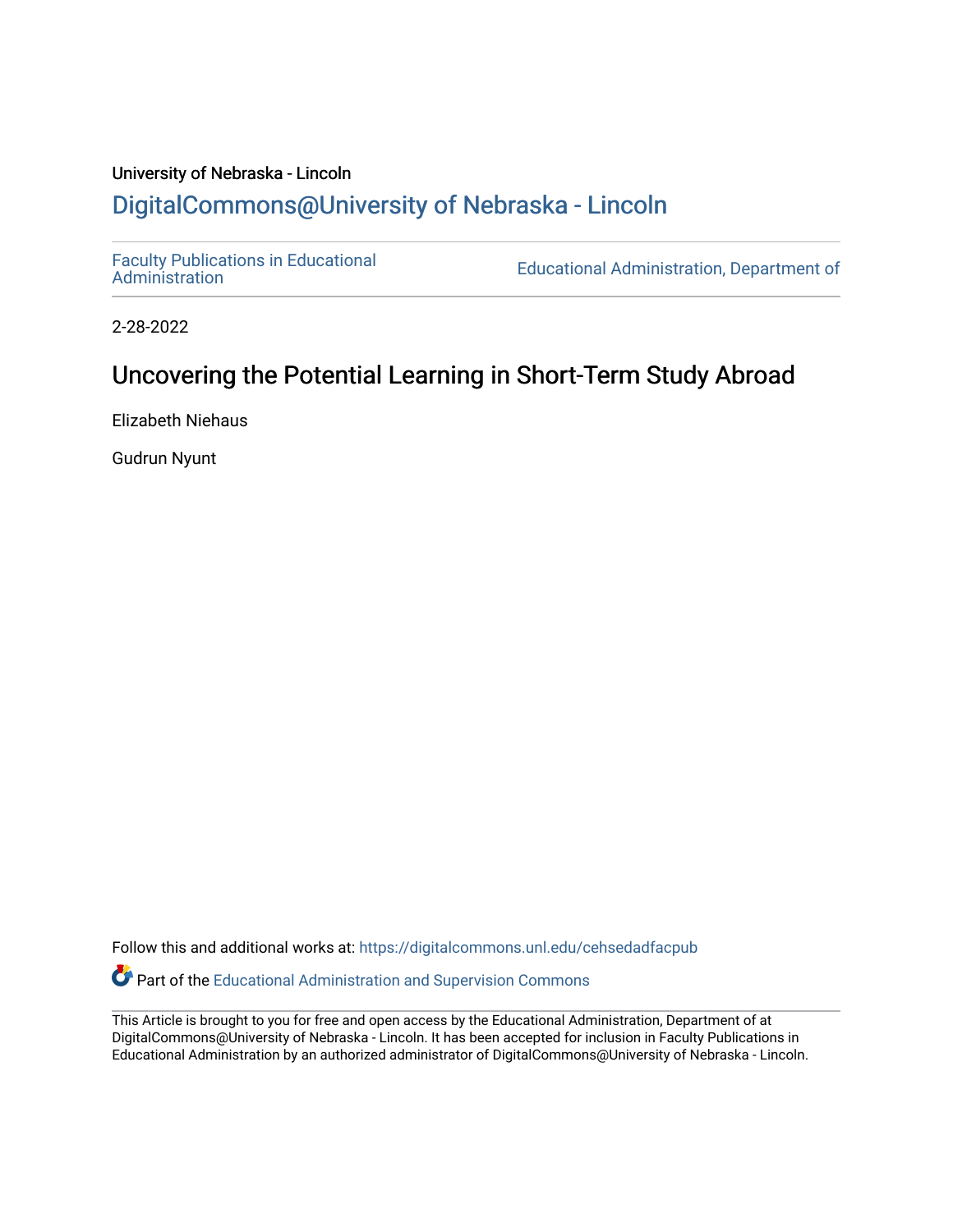

# **Uncovering the Potential Learning in Short-Term Study Abroad**

Elizabeth Niehaus<sup>1</sup> and Gudrun Nyunt<sup>2</sup>

1 University of Nebraska–Lincoln 2 Northern Illinois University

*Correspondence —* Elizabeth Niehaus, 141 Teachers College Hall, University of Nebraska-Lincoln, Lincoln, NE 68588-0360; *email* eniehaus@unl.edu

> ORCID Gudrun Nyunt http://orcid.org/0000-0002-6338-4270

#### **Abstract**

The purpose of this quantitative study was to identify the facets of intercultural learning that might be achievable through faculty-led, short-term study abroad. Exploring changes in various facets of students' intercultural competence pre- to poststudy abroad, we found that the largest gains were in the cultural knowledge domain. Findings also point to vast differences in how individual students do, and do not, show gains across multiple measures of intercultural competence after studying abroad*.* 

Campus internationalization and global learning have increasingly becoming priorities at U.S. higher education institutions (Helms & Brajkovic, 2017); in 2016, almost half of institutions surveyed by the American Council on Education (ACE) "included internationalization or related activities among the top five priorities in their strategic plans" (Helms & Brajkovic, 2017, p. 8) and almost two-thirds

Published in *Journal of Student Affairs Research and Practice* (2022)

doi:10.1080/19496591.2021.1997758

Copyright © 2022 NASPA; published by Routledge/Taylor & Francis. Used by permission. Published 28 February 2022.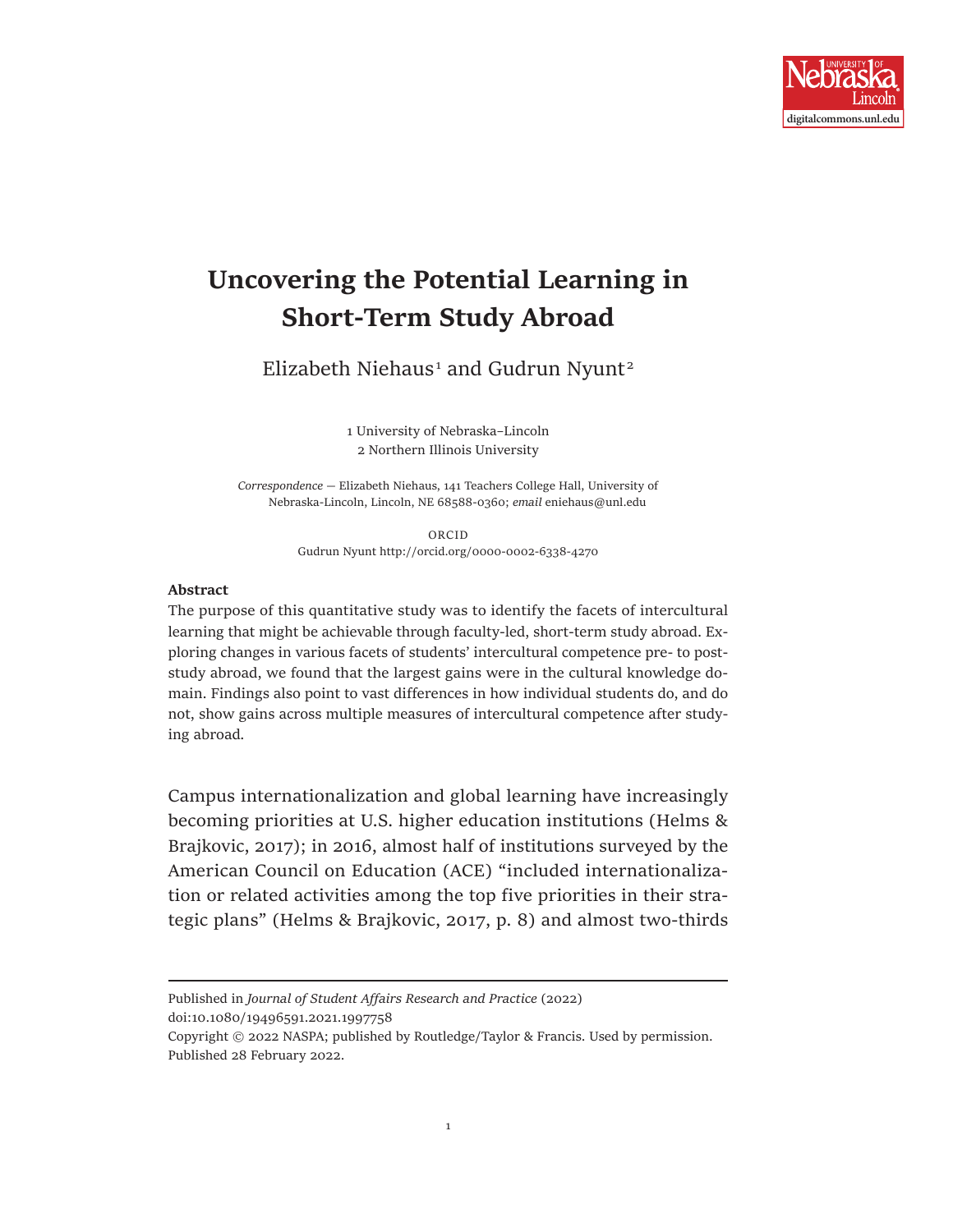articulated "specific international or global student learning outcomes" (p. 15). Alongside these institutional trends, internationalization has increasingly become a focus within the field of student affairs, with student affairs educators being called on to work with international students, develop cocurricular programming to promote intercultural competence development, and provide developmental programming for students before and after study abroad (Ward, 2016). In fact, in their *Internationalization in Action* series, ACE identified "the contributions of student affairs professionals [as] essential for moving the internationalization of higher education from vision to reality" (Ward, 2016, p. 3).

Within that broader array of internationalization initiatives, study abroad, and in particular short-term study abroad, is one of the most prolific (Helms & Brajkovic, 2017; Institute of International Education, 2017; Stearns, 2009). In their 2017 report on comprehensive internationalization in the United States, ACE found that increasing study abroad opportunities for U.S. students was the top priority across many institutions (Helms & Brajkovic, 2017). Although there may be many reasons for this emphasis, study abroad is overwhelmingly viewed as a mechanism for facilitating growth in students' intercultural competence (Braskamp et al., 2009; Paige & Vande Berg, 2012; Stearns, 2009), an outcome that student affairs educators are uniquely positioned to support through their expertise in supporting the educational mission of the institution and emphasis on student development (Mazon, 2010; Sandeen, 2011).

Yet, a significant barrier to supporting students' intercultural competence development after study abroad are the mixed findings of research on the intercultural learning that may happen through study abroad, and in particular short-term study abroad (e.g., Anderson et al., 2006; Gaia, 2015; Kehl & Morris, 2007; Vande Berg et al., 2009). Some tout the great potential of short-term study abroad to democratize access to this high-impact learning experience (e.g., Spencer & Tuma, 2007) and promote intercultural learning (e.g., Anderson et al., 2006; R. Engle & Crowne, 2014), while others critique short-term programs as consumerist cultural tourism (e.g., Kortegast & Kupo, 2017) that fails to achieve intercultural learning objectives (e.g., Woolf, 2007). This lack of clarity around short-term study abroad's contribution to students' intercultural learning makes it difficult for those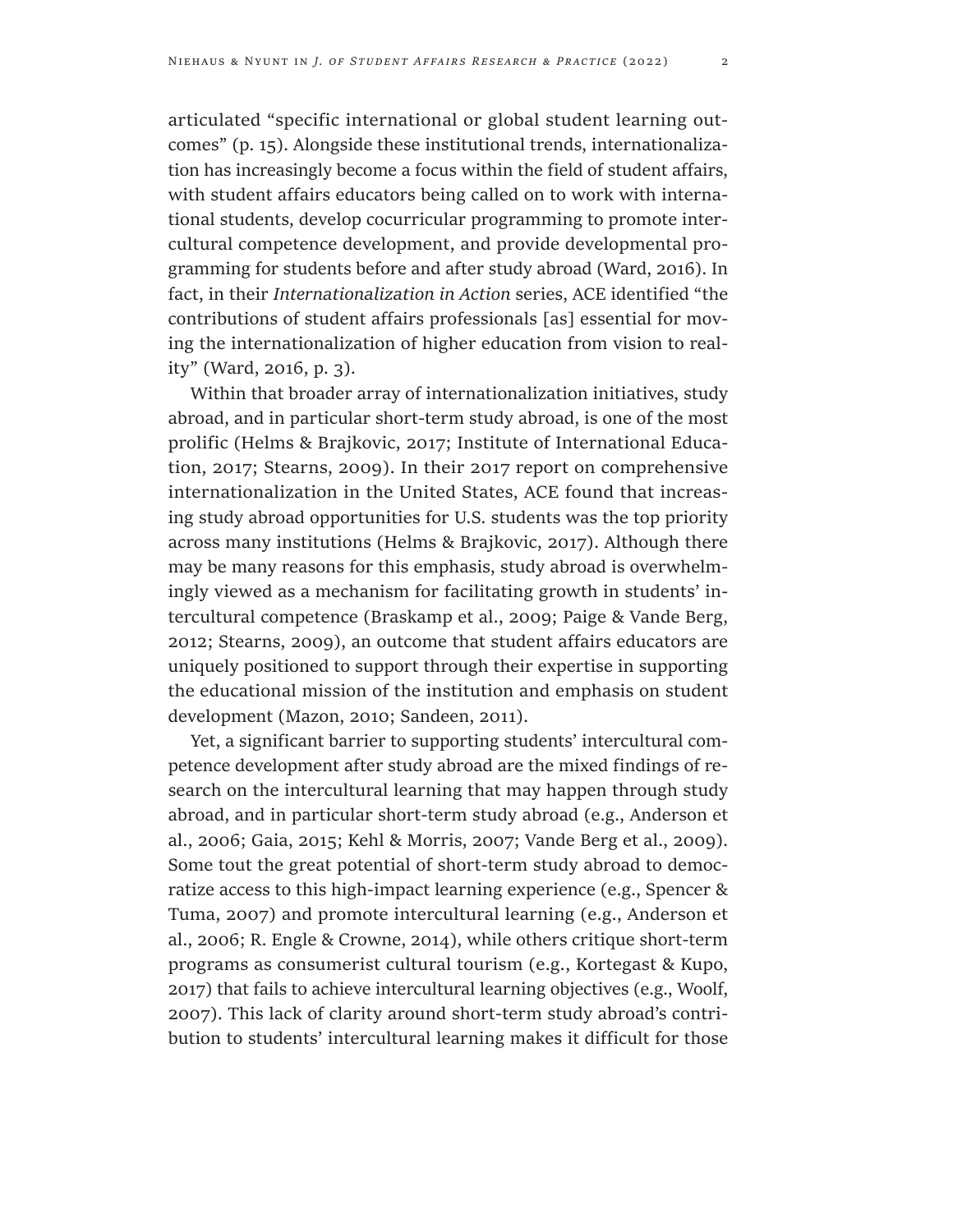working to integrate short-term study abroad into the broader curriculum and co-curriculum, including student affairs educators, to appropriately support students' learning and development before and after these experiences.

Given the important role that study abroad plays in broader internationalization efforts, and the need for student affairs educators to understand how these experiences are and are not contributing to students' intercultural learning, the purpose of this study was to identify the potential of short-term study abroad to facilitate various facets of intercultural learning. In particular, we address the following research question: To what extent do measures of students' intercultural knowledge, attitudes, and/or behaviors change after participating in a short-term study abroad course? In other words, is there potential for short-term study abroad to contribute to student's intercultural competence development, or not?

## **Theoretical Framework: Deardorff's Framework of Intercultural Competence**

One of the challenges with assessing intercultural learning in study abroad is a lack of clarity and agreement on what intercultural competence is and how to measure it. The scholarly literature uses over 30 different terms to refer to the broad idea of intercultural competence (Deardorff, 2016); there are also a wide array of models of intercultural competence development and many assessment tools focusing on different aspects of intercultural competence (Fantini, 2009). With studies using different terminology, theoretical models, and assessment tools, it is difficult to gain a good understanding of students' intercultural learning in short-term study abroad. Therefore, it is important to first establish what we mean by intercultural competence, and to provide a foundation for understanding the multiple interrelated dimensions of intercultural competence that exist.

For this study we drew from Deardorff's (2011, 2016) researchbased framework of intercultural competence. Deardorff's model is one of the first trying to create some agreement among leading intercultural experts on how to define intercultural competence and was created to provide guidance on how to assess the nebulous concept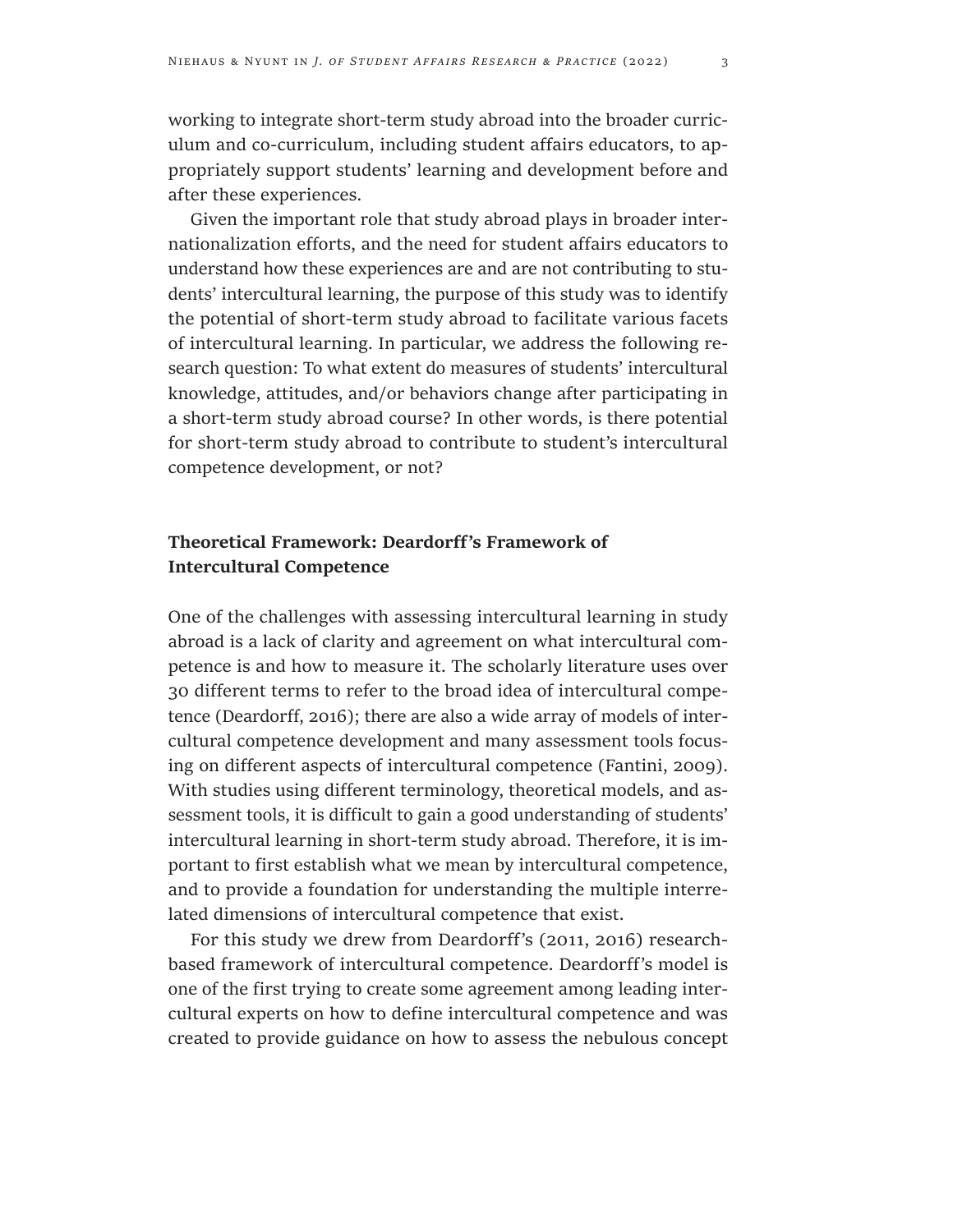of intercultural competence, making it ideal for a study like ours that strives to understand the potential for various facets of intercultural learning to occur in short-term study abroad. In this model, Deardorff defined intercultural competence as "*effective* and *appropriate* behavior and communication in intercultural situations" (p. 66, emphasis in original). In this paper, we also use the term "intercultural learning" to refer to the learning or development needed to move toward and achieve intercultural competence.

Deardorff's (2016) model identifies knowledge, skills, and attitudes necessary for intercultural competence, as well as how these lead to both internal and external intercultural competence behavioral outcomes. Attitudes, which are the basis for all other intercultural learning, include respect for others, openness to other perspectives, and curiosity about other cultures and perspectives. Knowledge includes awareness of one's own culture, knowledge of a specific culture or cultures, sociolinguistic awareness, and an understanding of other worldviews. Finally, skills include "observing, listening, evaluating, analyzing, interpreting, and relating" (p. 250), or broadly, the skills needed to process intercultural knowledge. Developing this knowledge and these attitudes and skills leads to internal outcomes, such as "flexibility, adaptability, an ethnorelative perspective, and empathy" (p. 250), as well as the external outcome of "*effective* and *appropriate* behavior and communication in intercultural situations" (p. 250, emphasis in original). Drawing on Deardorff's (2016) framework, in this study we measured changes in different areas of intercultural competence for students who participated in a short-term study abroad course in order to identify how these experiences might contribute to the development of intercultural competence.

### **Review of the Literature: Mixed Results on the Learning in Short-Term Study Abroad**

The lack of clarity regarding a definition of intercultural competence and the wide range of assessment tools utilized in study abroad research may be one of the reasons for the mixed results on short-term study abroad. Most studies focus on only one or a few of the facets of intercultural competence that Deardorff's (2011, 2016) model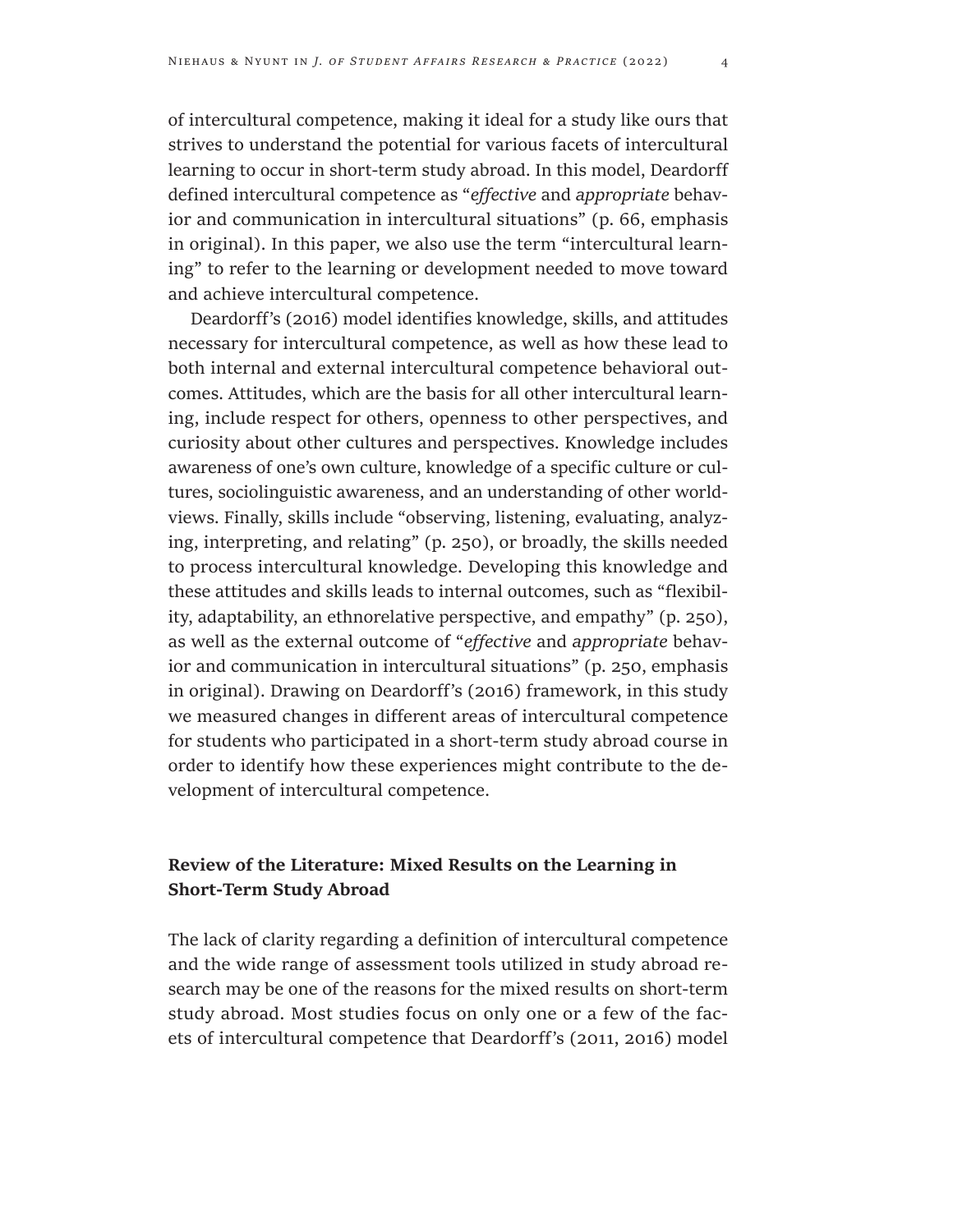identifies. Thus, when reviewing the existing literature on short-term study abroad, it is important to not only ask whether studies found growth in intercultural competence for participants but also what type(s) of intercultural learning those studies measured. In the following, we describe the conflicting findings on intercultural learning during short-term study abroad, while also highlighting how different studies focus on different facets of intercultural learning identified in Deardorff's model.

Some studies claim that no significant intercultural learning occurs in short-term study abroad, while others argue the opposite. These studies, however, typically do not focus on all aspects of intercultural competence, thus the different findings may be due to what aspects of intercultural competence the researchers explored. For example, utilizing the Global Mindedness Scale (GMS), which focuses on attitudes and internal outcomes, Kehl and Morris (2007) found no significant difference in global mindedness between students who had participated in short- term courses and those who intended to study abroad. Utilizing students' pre- and posttest scores on the Cultural Intelligence (CQ) scale, which focuses on knowledge, attitudes, and external outcomes such as culturally appropriate behaviors and communication, R. Engle and Crowne (2014) found statistically significant growth in intercultural competence for students who participated in short-term study abroad. Since the studies explored different aspects of intercultural competence, one explanation for the contrary claims could be that there is intercultural learning related to knowledge and external outcomes as backed by R. Engle and Crowne (2014), while there is no growth related to internal outcomes as Kehl and Morris (2007) found. Both studies explored changes in attitudes and in this area, their findings contradict each other.

Rather than making overarching claims about the intercultural learning that occurs in short- term study abroad, some studies indicate that these courses lead to growth related to some but not all aspects of intercultural competence. Studies, however, do not all identify the same aspects of intercultural competence as the areas where growth occurs.

Several studies utilizing a variety of assessment tools including Gaia's (2015) study using the Global Perspectives Inventory, Nguyen's (2017) study using the Intercultural Effectiveness Scale (IES),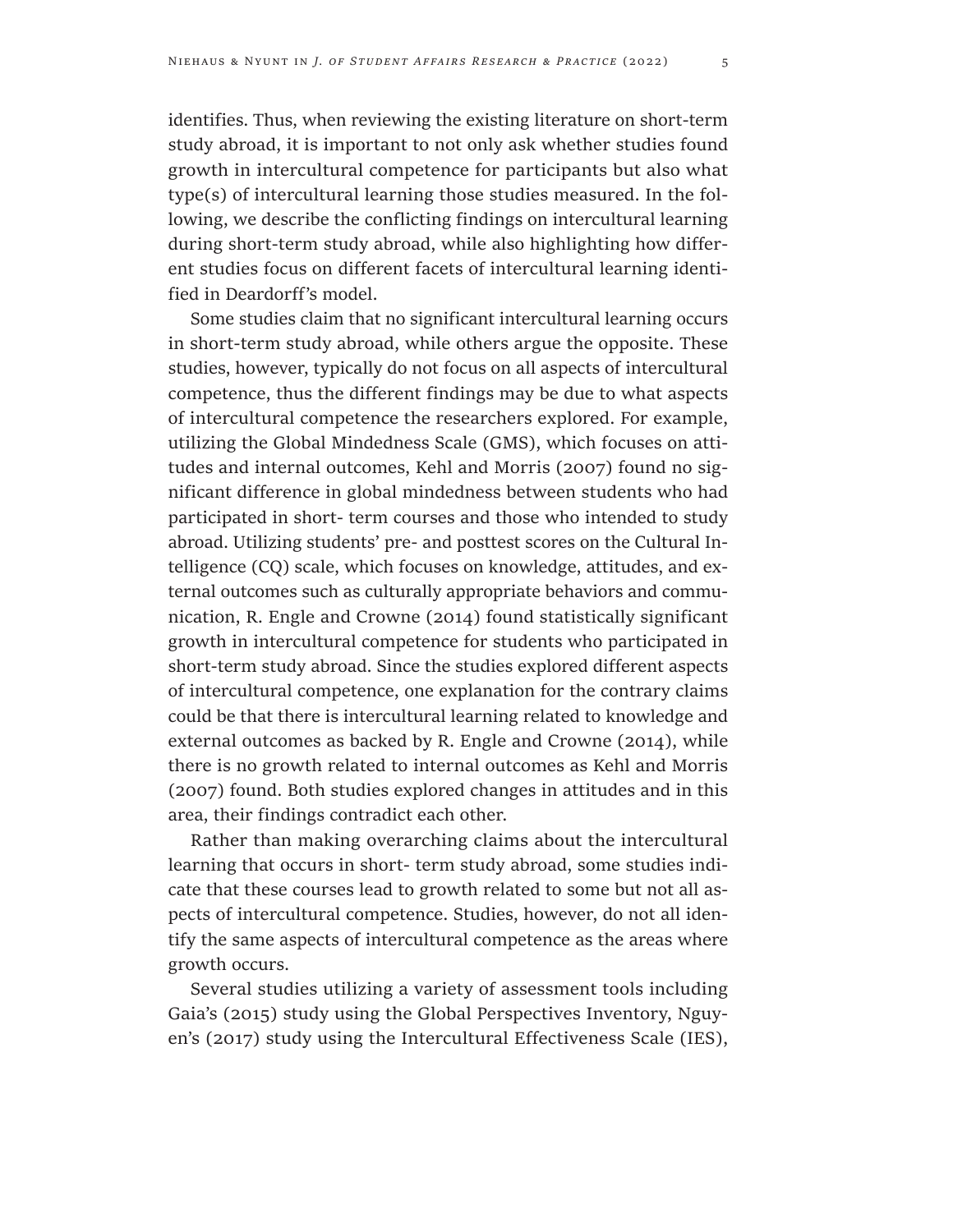and R. Engle and Crowne's (2014) study using the CQ scale indicated that learning occurs related to knowledge such as understanding and awareness of other cultures, knowledge of other languages, and selfawareness. Knowledge seems to be the only area where there is some consensus among researchers that short-term study abroad can promote learning. Findings are mixed related to attitudes such as respect and acceptance of differing cultural perspectives, having a global mind-set, and taking pleasure in exploring other cultures. For example, Nguyen's (2017) study, R. Engle and Crowne's (2014) study, as well as Anderson et al.'s (2006) study, which utilized the Intercultural Development Inventory (IDI), and LeCrom et al.'s (2015) study, which utilized the Global Mindedness Scale (GMS), found significant gains in this area. Contradicting these findings, Gaia's (2015) study as well as Kehl and Morris's (2007) study, which utilized the GMS like Le-Crom et al. (2015), found no significant changes related to attitudes pre- and post- short-term study abroad. Studies have similar contradictory findings for internal outcomes such as emotional resilience, concerns for people around the world, and an awareness and appreciation of the interrelatedness of all peoples and nations. For example, Anderson et al. (2006) and Mapp (2012), who utilized the Cross-Cultural Adaptability Scale (CCAS) found significant gains related to internal outcomes while Kehl and Morris (2007), LeCrom et al. (2015), and Nguyen (2017) found no changes in internal outcomes. Findings are also mixed related to external outcomes such as culturally appropriate verbal and non-verbal communication with, for example, R. Engle and Crowne (2014) finding significant gains and Gaia (2015) finding no changes. Such mixed findings make it difficult to draw specific conclusions about whether or not short-term study abroad can reliably foster growth related to these aspects of intercultural competence.

Besides having contradictory findings related to some aspects of intercultural learning, drawing clear conclusions about the learning that occurs in short-term study abroad is hindered by the limited sample sizes and methodological shortcomings of existing studies. Many studies have a small number of participants or only focus on one or a few short-term courses (e.g., Anderson et al., 2006, with 16 participants in one course). Other studies have methodological shortcomings that could affect the findings. For example, LeCrom et al. (2015) surveyed alumni who participated in short-term study abroad and compared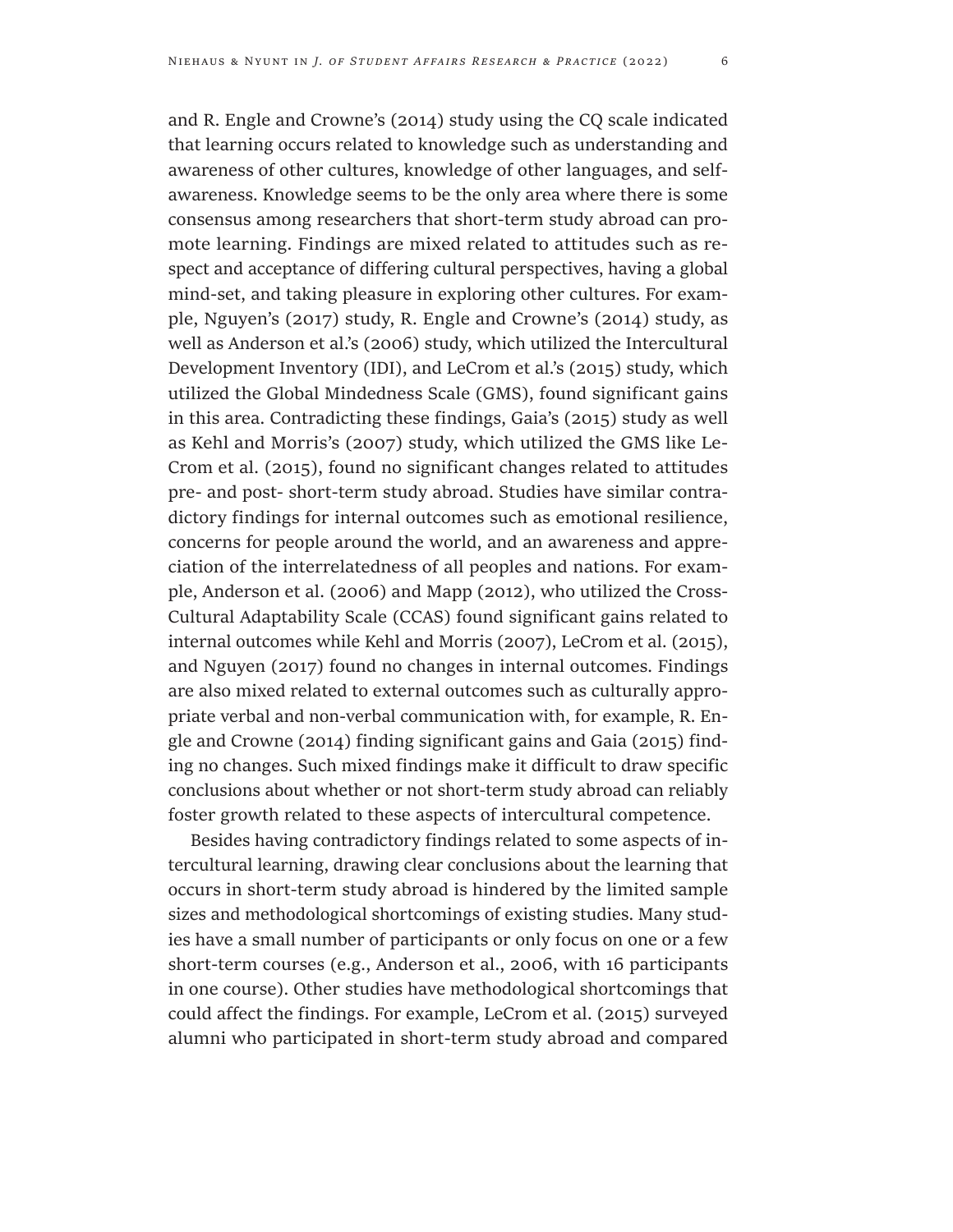abroad in fostering intercultural learning.

their levels of global mindedness to those of peers who had not studied abroad. The study, thus, could not rule out other explanations for the differences in global mindedness between the two groups, such as differences in global mindedness prior to participation in study abroad. A few studies also point out the difficulty in measuring growth in intercultural learning by highlighting how, even when overall group means show a significant increase, some participants may experience no growth or even a decline (e.g., Anderson et al., 2006). Considering the limitations of existing literature and its contradictory findings, more research is needed to explore the potential of short-term study

#### **Methods**

To identify the various facets of intercultural learning that might be achievable through faculty-led short-term study abroad courses, we studied changes in students' intercultural competence across a wide array of courses and using multiple different intercultural competence assessments. We approached this study as educators interested in better understanding ways in which we as faculty or higher education and student affairs professionals can foster intercultural learning. The primary investigator has taught multiple faculty-led study abroad courses, conducts research on short-term study abroad, and has served as a member of their college and university's internationalization committees. The second author had seven years of student affairs experience, including overseeing a living learning community geared toward students who were interested in study abroad or had returned from study abroad, before switching to academic affairs and a faculty career. As White, cisgender women, we in many ways reflect the "typical" study abroad participant (Institute of International Education, 2019) and our personal experiences are often represented in the study abroad literature. Yet, as educators we have observed how students' experiences are not monolithic. Thus our personal and professional experiences have shaped our interest in study abroad generally, and in the complexities of students' experiences specifically.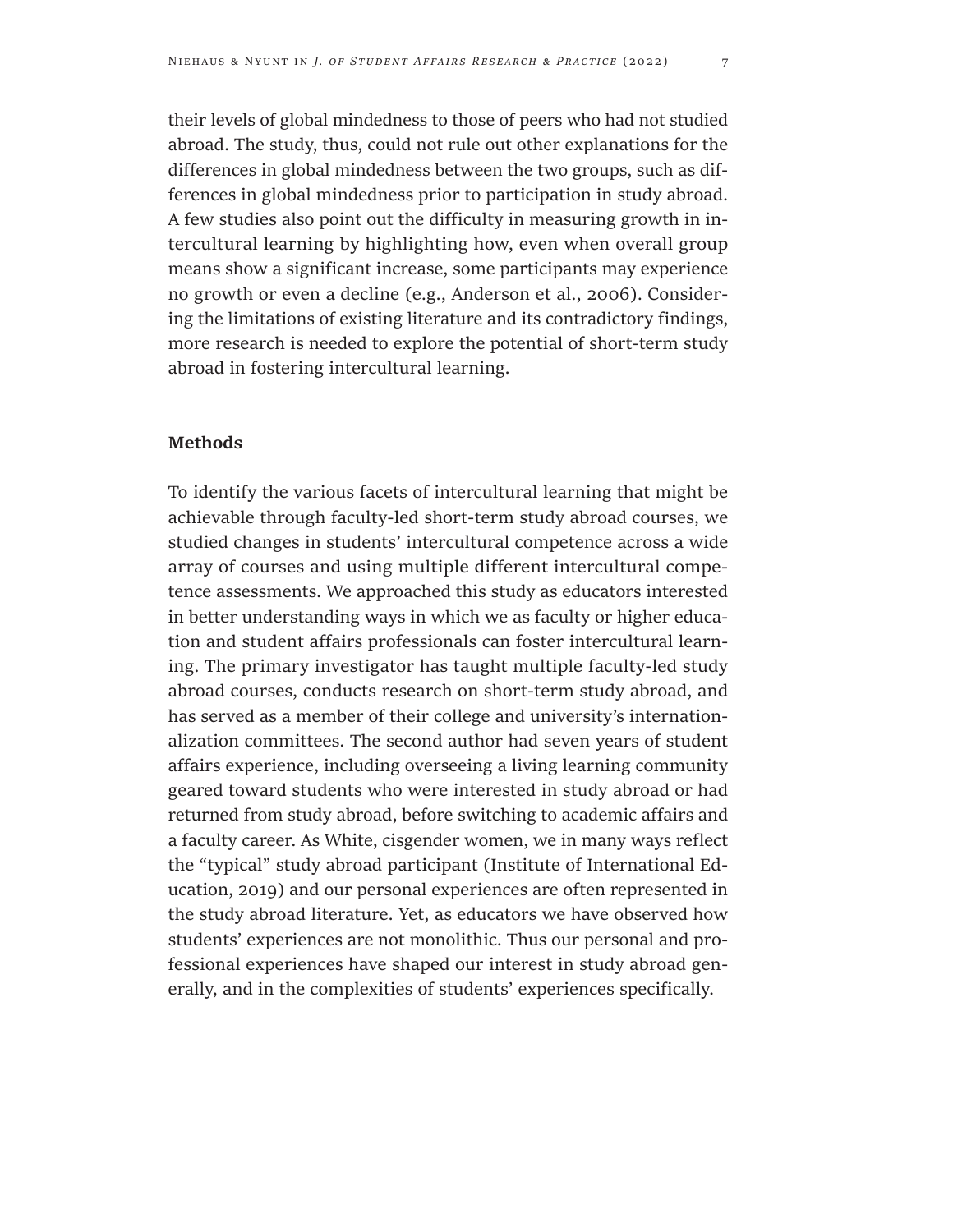#### **Data Collection**

Data for this study came from surveys of 398 students who participated in 46 short-term study abroad courses at seven higher education institutions: two doctoral universities, three master's colleges/ universities, and two associate's colleges. We selected the seven higher education institutions to represent a broad range of institution types (large research institutions, regional comprehensive institutions, community colleges). Institutions also represented a range of participation levels in study abroad, from having just a few short-term facultyled programs each year to having a wide range of offerings including faculty-led courses, long-term exchange programs, international internships, and third-party affiliate programs. We included two institutions in the first wave of data collection and all seven in the second wave. All institutions were located in a single state in the Midwest/ Great Plains region.

Students completed both a pre- and post-course survey. We collected data over a two-year period, 2017–2018. Students who studied abroad during the first year of data collection, during the summer of 2017, completed the Cultural Intelligence Scale (CQS; Van Dyne et al., 2012) as part of both the pre- and post-survey. We chose the CQS as our primary measure as it covers several dimensions of Deardorff's (2016) framework of intercultural competence, specifically attitudes, knowledge, and external outcomes. For the second year of data collection, during the winter, spring, and summer terms of 2018, we added the Global Mindedness Scale (GMS; Hett, 1993) for participants in 15 courses (about half of the participants of the second wave) to see if that instrument could provide additional important information, particularly related to internal outcomes, a domain not covered by the CQS. **Table 1** shows how each of these measures maps on to Deardorff's (2011, 2016) framework of intercultural competence. We were unable to identify an instrument that measured students' skill development, thus the skills domain of Deardorff's (2011, 2016) framework is not addressed in this study.

Both of our measures, the CQS and the GMS, have been used in the existing study abroad literature to measure students' intercultural competence (e.g., R. Engle & Crowne, 2014; Kehl & Morris, 2007; LeCrom et al., 2015), and one of the instruments, the CQS is available to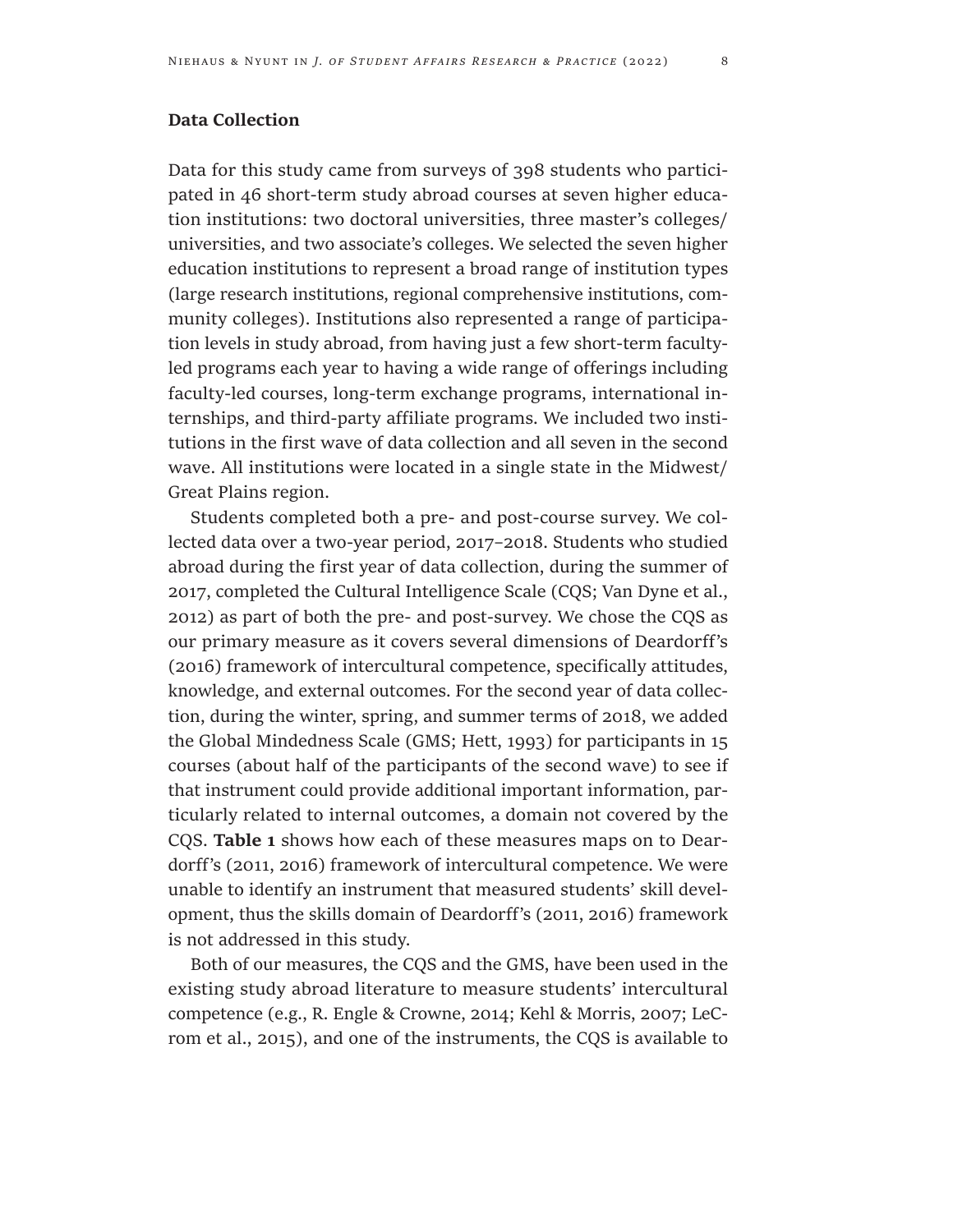| Knowledge: awareness of own culture,<br>knowledge of specific culture/ cultures,                                | CQ Knowledge, Context General: having a macro understanding<br>of cultural similarities and differences                                                                                                                                                                                                                 |
|-----------------------------------------------------------------------------------------------------------------|-------------------------------------------------------------------------------------------------------------------------------------------------------------------------------------------------------------------------------------------------------------------------------------------------------------------------|
| sociolinguistic awareness,<br>understanding of other worldviews                                                 | CQ Knowledge, Context Specific: understanding how culture<br>influences your effectiveness in specific domains (e.g., being<br>a global leader in business vs. a leader of a multicultural<br>university)                                                                                                               |
|                                                                                                                 | CQ Strategy, Awareness: knowing about one's existing cultural<br>knowledge                                                                                                                                                                                                                                              |
| Attitudes: respect for others, openness<br>to other perspectives, and curiosity                                 | CQ Drive, Intrinsic Motivation: deriving enjoyment and sense<br>of satisfaction from culturally diverse experiences                                                                                                                                                                                                     |
| about other cultures and perspectives                                                                           | CQ Drive, External Motivation: gaining benefits from culturally<br>diverse experiences                                                                                                                                                                                                                                  |
|                                                                                                                 | CQ Drive, Self-Efficacy: having the confidence to be effective<br>in culturally diverse setting                                                                                                                                                                                                                         |
|                                                                                                                 | <b>GMS Cultural Pluralism:</b> an appreciation of the diversity of cultures<br>in the world and belief that all have something of value to offer.<br>This is accompanied by taking pleasure in exploring and trying<br>to understand other cultural frameworks                                                          |
|                                                                                                                 | GMS Efficacy: a belief that an individual's actions can make a<br>difference and that involvement in national and international<br>issues is important                                                                                                                                                                  |
| <b>Internal Outcomes: "flexibility,</b><br>adaptability, an ethnorelative perspective,<br>and empathy" (p. 250) | <b>GMS Responsibility:</b> a deep personal concern for people in all parts<br>of the world; which surfaces as a sense of moral responsibility<br>to try and improve conditions in some way                                                                                                                              |
|                                                                                                                 | <b>GMS Globalcentrism:</b> thinking in terms of what is good for the<br>global community, not just what will benefit one's own country.<br>A willingness to make judgments based on global rather than<br>ethnocentric standards                                                                                        |
|                                                                                                                 | <b>GMS Interconnectedness:</b> an awareness and appreciation of the<br>interrelatedness of all peoples and nations which results in a<br>sense of global belonging or kinship with the "human family"                                                                                                                   |
| <b>External Outcomes:</b> "effective and<br>appropriate behavior and communication                              | CQ Strategy, Checking: checking assumptions and adjusting mental<br>maps when actual experiences differ from expectations                                                                                                                                                                                               |
| in intercultural situations" (p. 250)                                                                           | CQ Strategy, Planning: strategizing before a culturally diverse<br>encounter                                                                                                                                                                                                                                            |
|                                                                                                                 | CQ Action, Verbal Behavior: having and using a flexible range of<br>culturally appropriate verbal behaviors (e.g., accent, tone)<br>CQ Action, Non-Verbal Behavior: having and using a flexible range<br>of culturally appropriate non-verbal behaviors (e.g., body<br>language, physical gestures, facial expressions) |

**Table 1** Measuring the Dimensions of Intercultural Competence (Deardorff, 2016)

\* Neither of the instruments measured skills, thus the skills dimension is not included in this table.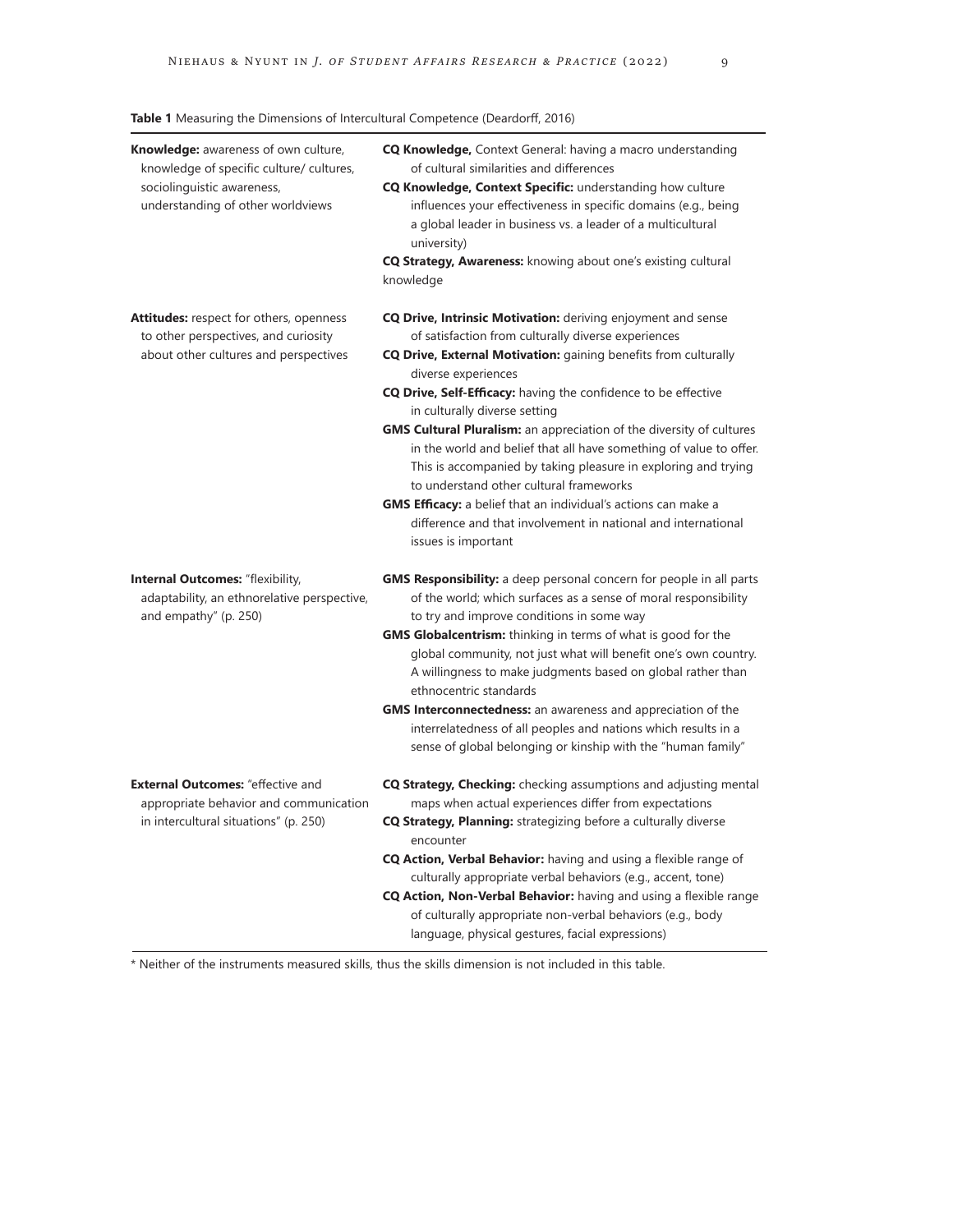educators to use for program assessment through fee-based services (e.g., Cultural Intelligence Center, 2019). Prior research has established the validity and reliability of both of these instruments (Hett, 1993; Van Dyne et al., 2012). In our study, all sub-scales on these instruments showed acceptable to good reliability; Cronbach's alpha values ranged from 0.761 to 0.933 for all sub-scales on the CQS, and from 0.539 to 0.778 for all sub-scales on the GMS.

#### **Participants**

At each institution, we invited all faculty members teaching short-term study abroad courses to participate in the study. Faculty members for 46 total courses during the two waves of data collection agreed to do so. We invited all students from the 46 courses, 223 during the first wave of data collection and 428 during the second wave, to participate in the online surveys via e-mail after their instructor or the primary investigator introduced the study to them. Many course instructors required students to complete the surveys as part of course requirements or gave students time to complete the surveys during a class session; students could choose whether or not their data were used for the purposes of this research project. We secured human subjects research approval from the Institutional Review Board of the primary investigator's institution.

Of the 651 students from the two waves of data collection, 398 completed the CQS (a response rate of 61%). Since we included the GMS only during the second wave of data collection and only sent it to about half of the participants, the total number of students invited to complete the GMS was 208. Of those, 143 responded (a response rate of 69%). While we have far fewer responses to the GMS, we decided to still include it in our analysis because it measures important components of intercultural learning that are not measured in the CQS, particularly related to internal outcomes.

Our participants were diverse with regard to gender, race/ethnicity, class status, and major. As is common in study abroad (Institute of International Education, 2019; Stearns, 2009), more women than men participated (69.8% and 29.9, respectively) and White students made up over two-thirds of participants (84.7%). Participants represented a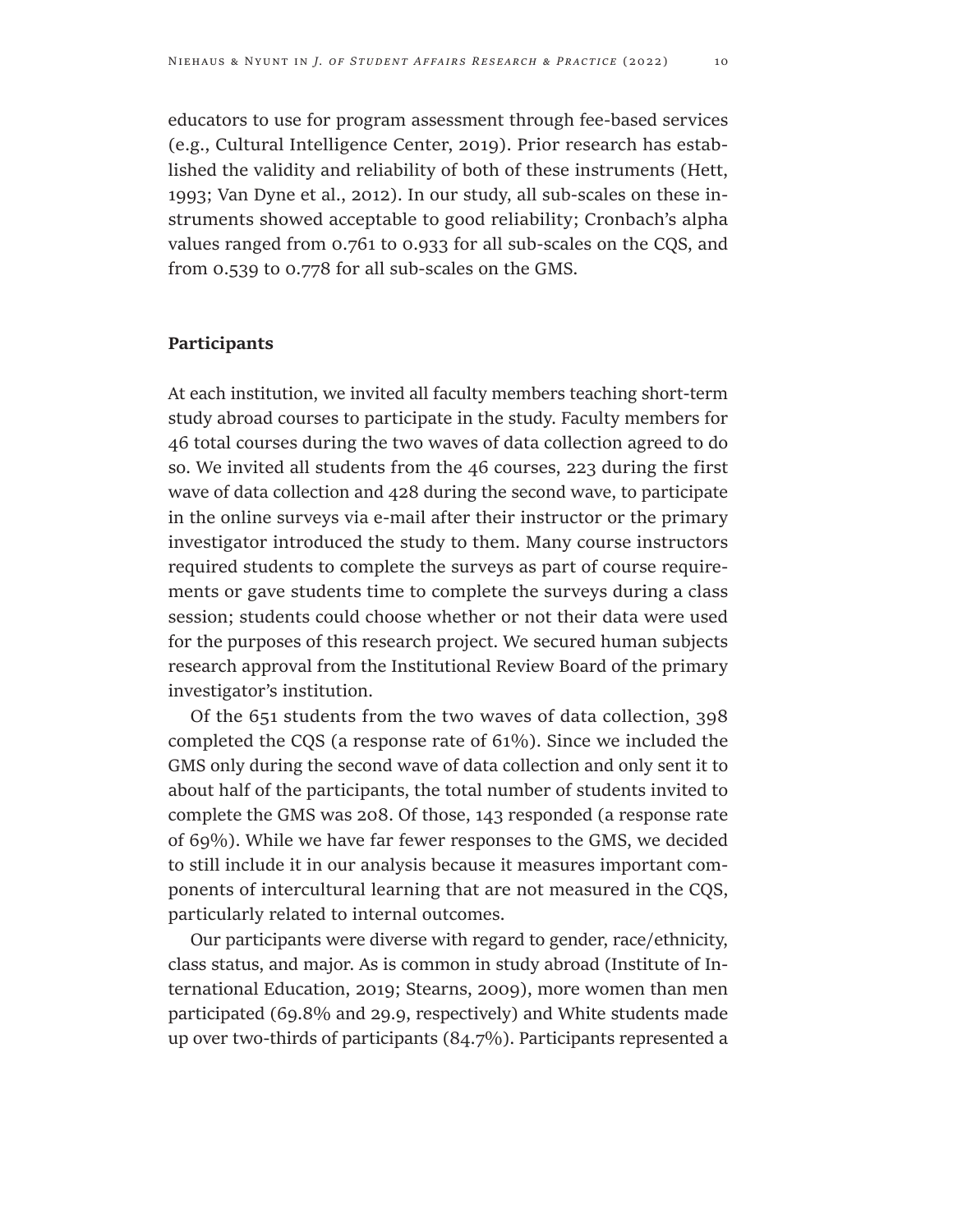|                 |                                                | N              | %    |  |
|-----------------|------------------------------------------------|----------------|------|--|
| Gender          | Man                                            | 119            | 29.9 |  |
|                 | Woman                                          | 278            | 69.8 |  |
|                 | Other                                          | 1              | 0.3  |  |
| Race/Ethnicity* | African American (not Hispanic)                | 15             | 3.8  |  |
|                 | Asian or Pacific Islander                      | 24             | 6.0  |  |
|                 | American Indian or Alaskan Native              | 9              | 2.3  |  |
|                 | Hispanic/Latino                                | 23             | 5.8  |  |
|                 | White/Caucasian (not Hispanic)                 | 337            | 84.7 |  |
|                 | Bi- or Multi-racial                            | 7              | 1.8  |  |
|                 | Other                                          | 3              | 0.8  |  |
| Class Level     | <b>First Year</b>                              | 52             | 13.1 |  |
|                 | Sophomore                                      | 89             | 22.4 |  |
|                 | Junior                                         | 127            | 31.9 |  |
|                 | Senior                                         | 82             | 20.6 |  |
|                 | Graduate student                               | 39             | 9.8  |  |
|                 | Other                                          | 9              | 2.3  |  |
| Major           | <b>Agriculture and Natural Resources</b>       | 59             | 15.2 |  |
|                 | Architecture                                   | 8              | 2.1  |  |
|                 | Area, Ethnic, Cultural, and/or Gender Studies  | 1              | 0.3  |  |
|                 | <b>Biological Sciences</b>                     | 24             | 6.2  |  |
|                 | <b>Business Administration</b>                 | 67             | 17.3 |  |
|                 | Communications, Journalism, Broadcasting       | 12             | 3.1  |  |
|                 | Computer Science and Technology                | 1              | 0.3  |  |
|                 | Criminal Justice                               | 1              | 0.3  |  |
|                 | Education                                      | 30             | 7.8  |  |
|                 | Engineering                                    | 8              | 2.1  |  |
|                 | Fine Arts                                      | 5              | 1.3  |  |
|                 | <b>Global Studies</b>                          | $\overline{c}$ | 0.5  |  |
|                 | <b>Health Professions</b>                      | 51             | 13.2 |  |
|                 | Hospitality, Restaurant and Tourism Management | 23             | 5.9  |  |
|                 | Human Sciences                                 | 20             | 5.2  |  |
|                 | <b>Humanities</b>                              | 12             | 3.1  |  |
|                 | Interdisciplinary Studies                      | 1              | 0.3  |  |
|                 | International Studies                          | 2              | 0.5  |  |
|                 | Law                                            | 2              | 0.5  |  |
|                 | <b>Mathematics and Statistics</b>              | 4              | 1.0  |  |
|                 | Physical Sciences and Sports Management        | 7              | 1.8  |  |
|                 | <b>Political Science</b>                       | 2              | 0.5  |  |
|                 | Psychology                                     | $\overline{c}$ | 0.5  |  |
|                 | Social Sciences                                | 23             | 5.9  |  |
|                 | Speech-Language Pathology                      | 10             | 2.6  |  |
|                 | Visual and Performing Arts                     | 4              | 1.0  |  |
|                 | Other                                          | 6              | 1.6  |  |

#### **Table 2** Participant Demographics

\* Students were able to select multiple racial or ethnic categories, thus the total does not add up to 100%.

wide variety of majors with Business Administration making up the majority (17.3%) followed by Agriculture and Natural Resources (15.2%) and Health Professions (13.2). See **Table 2** for participant demographics.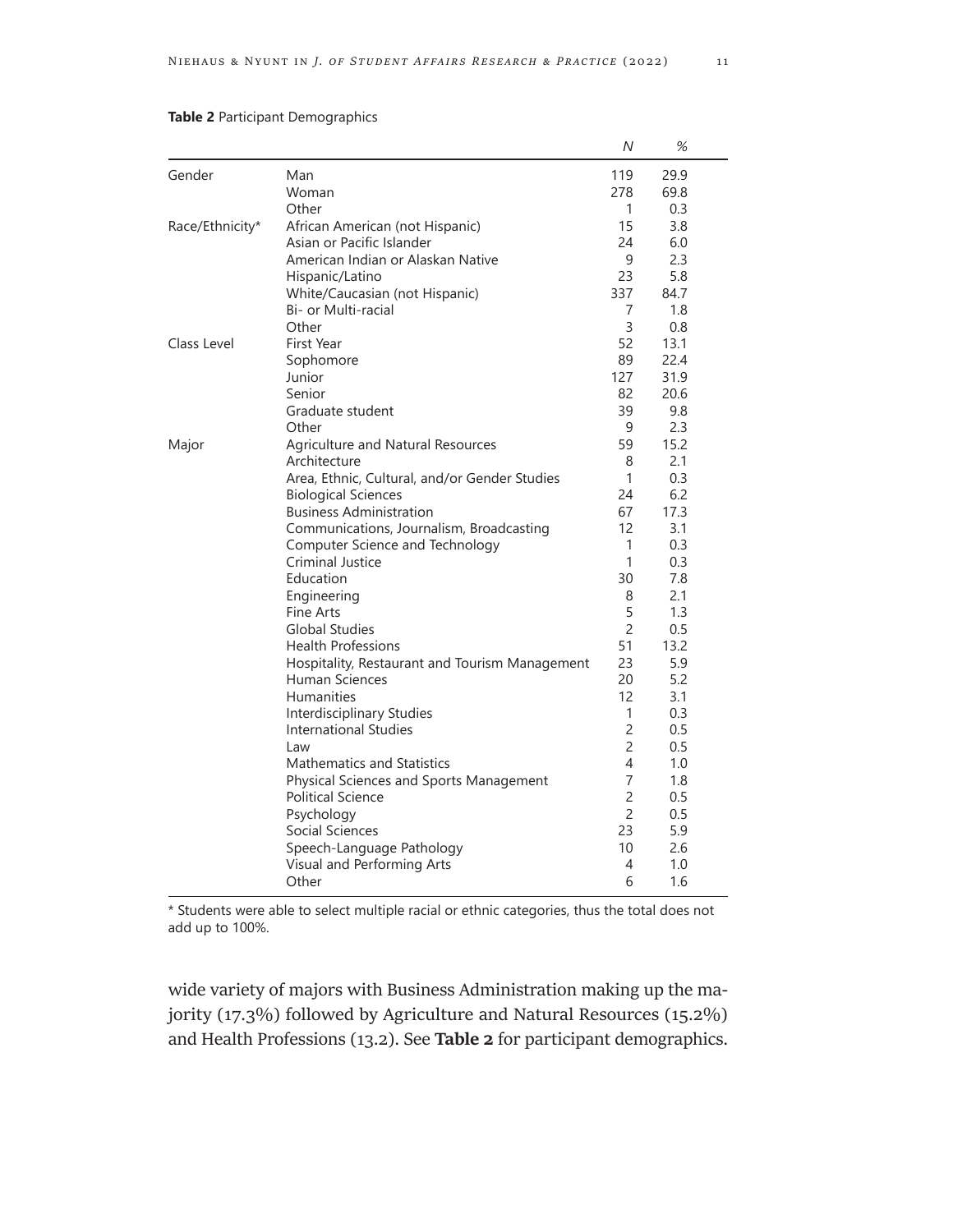#### **Data Analysis**

To get the most nuanced perspective on changes in students' intercultural competence, we examined pre- and posttest changes in students' scores for each of the sub-scales contained in the two measures at three levels: the entire sample, within each course, and for each individual student. As Niehaus and Nyunt (2020) and Anderson et al. (2006) found, only examining group- level changes might mask substantial individual variation in intercultural competence development in short-term study abroad. For the *entire sample* and within *individual courses*, we used paired sample t-tests to identify significant changes in mean scores on each subscale. For the whole sample we also calculated effect sizes using Cohen's *d* and the average standard deviation  $(d_{av})$ , and at the course level we determined where significant differences pre/post reflected increases or decreases in average scores.

At the *student level*, we employed the standard error of measurement (SEM; Niehaus & Nyunt, 2020; Wyrwich et al., 1999; Wyrwich & Wolinsky, 2000) to identify meaningful intra- individual change. The SEM is an estimate of measurement error for each subscale that is calculated by multiplying the standard deviation on the pretest of that subscale by the square root of one minus the sub-scale reliability. Research in the health fields identified that anything greater than a one-SEM change in an individual's score between a pre- and posttest measure can be considered meaningful individual-level change (Wyrwich & Wolinsky, 2000). Conceptually, a greater than one-SEM change puts the posttest score outside of the error range of the pretest score. We calculated individual difference scores for each student on each subscale and then compared those to the SEM for that subscale, identifying how many individual students had a meaningful (> 1 SEM) change on each. As a different number of students and courses completed each of the four measures, we standardized the course and individual change counts by representing each as a percentage of the overall number of courses or individuals that completed that measure. Due to the nature of our analyses, we had to exclude students who did not answer all of the questions on individual sub-scales from the analysis of that subscale. However, we had very little missing data; for each sub-scale, the number of students excluded ranged from 0 to 9, so it is unlikely that this substantially biased our results.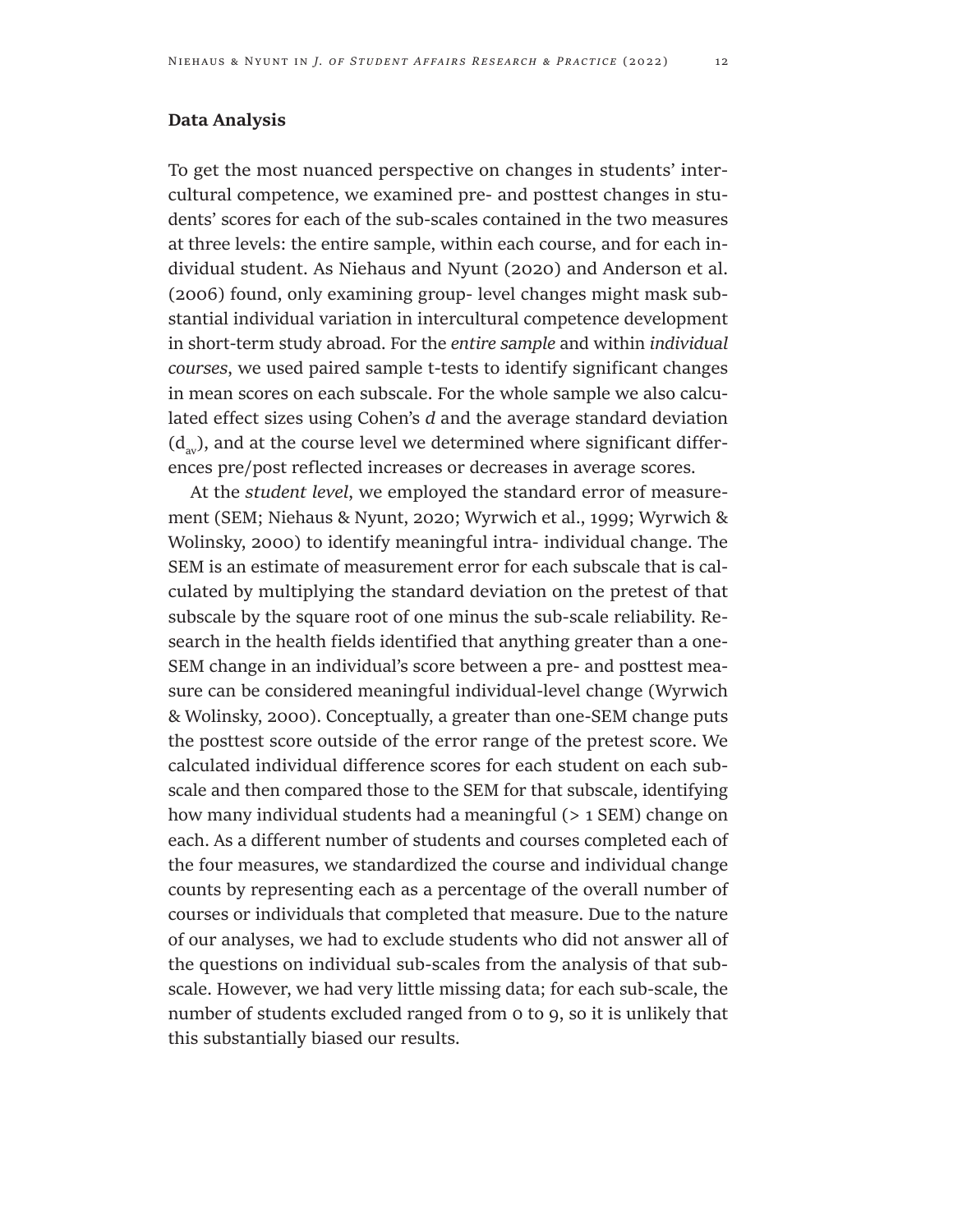#### **Results**

The full results can be found in **Table 3.** Overall, across the entire sample, the largest significant differences pre/post were in gains in the knowledge domain of Deardorff's (2011, 2016) model, specifically in the areas of Culture-General Knowledge ( $d_{av} = 0.44$ ) and Context-Specific Knowledge ( $d_{av}$  = 0.37) as measured by the CQS; these are the only outcomes for which the effect size could be considered in the "medium" range. The next largest effects, falling in the range generally considered "small," were the domain of external outcomes (CQ Planning,  $d_{av}$  = 0.24; CQ Speech Acts,  $d_{av}$  = 0.23), attitudes (CQ Extrinsic Motivation,  $d_{av} = 0.24$ ; CQ Intrinsic Motivation,  $d_{av} = 0.20$ ), and then internal outcomes (GMS Interconnectedness,  $d_{av} = 0.20$ ). Although there were significant differences in pre/post scores for other dimensions, the effect sizes were all very small  $($  <  $0.20$ ), raising questions about the practical significance of these differences. The course- and individual-level results generally followed the same pattern as the effect size measures, with the most courses and individuals showing significant or meaningful gains in knowledge, followed by external outcomes and attitudes.

#### **Individual-Level Results**

The individual-level results provide much greater insight into the complexity of students' intercultural learning in short-term study abroad than is offered by the whole-sample findings alone. For example, there are outcomes for which a substantial portion of individual students (> 30%) demonstrated meaningful gains, but yet there were no significant mean differences for the overall sample. This included three outcomes in the attitudes domain (GMS Cultural Pluralism, 38.0%; CQ Self- Efficacy, 34.3%; GMS Efficacy, 32.4%). By looking only at group mean differences, we may be missing some of the potential of shortterm study abroad to contribute to meaningful gains in intercultural competence for a large number of students.

One reason these intra-individual gains are masked by the group mean differences may be the fact that that there is also a substantial portion of students who showed meaningful *declines* in various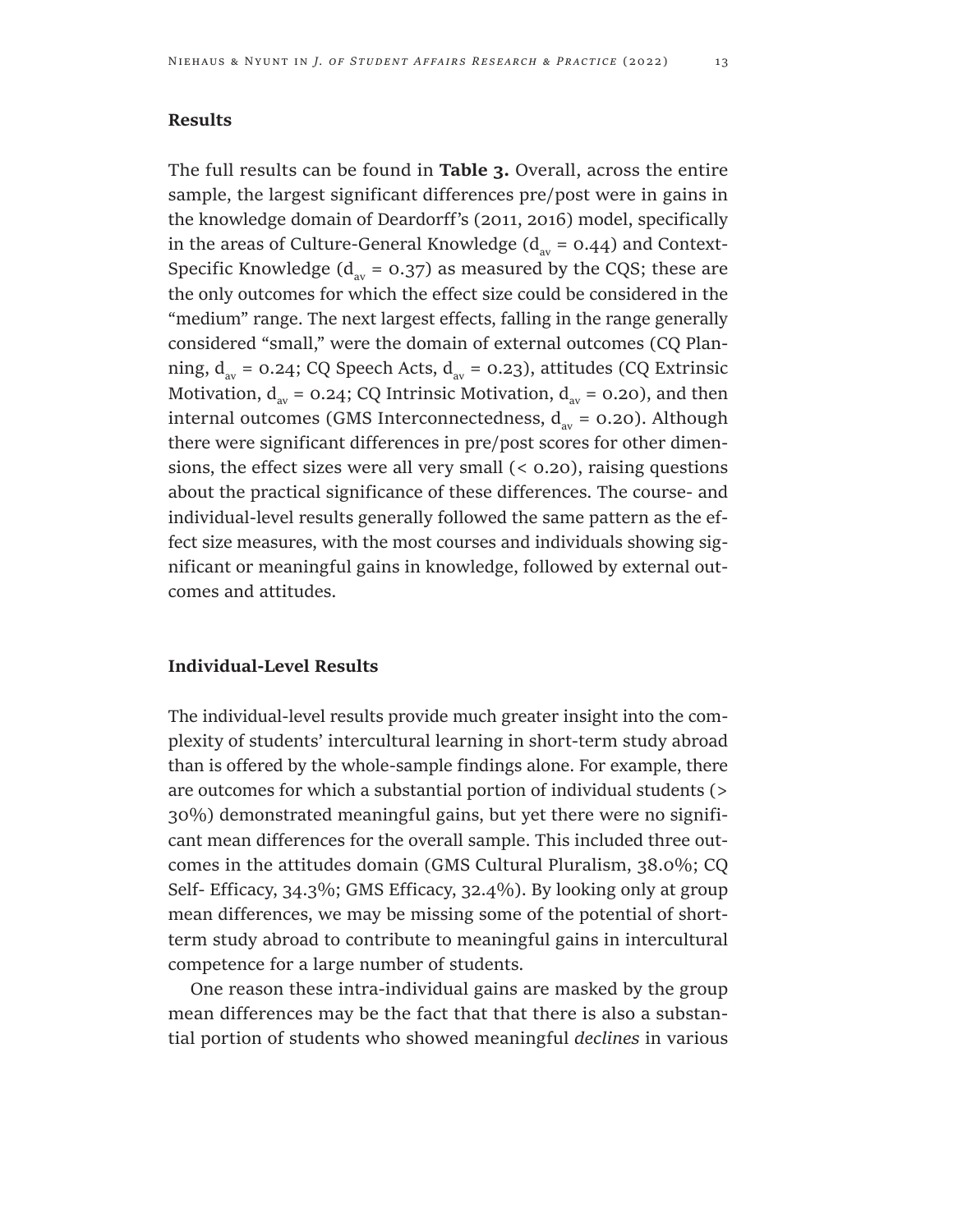| l<br>ļ<br>I<br>i<br>I                                    |
|----------------------------------------------------------|
| ֧֧ׅ֧ׅ֧֚֚֚֚֚֚֚֚֚֚֚֚֚֚֚֚֚֚֚֚֚֚֚֚֡֝֓֡֘֜֝֟֡֡֜֓֡֡֡֬           |
| ؛<br>،<br>I<br>l<br>i<br>!<br>i<br>ı<br>I<br>I<br>ı<br>ı |
|                                                          |

| Mean (SD)<br>Pre-test:<br>Attitudes                                             |                         |             |                                     | at p < 0.05 | Courses with significant<br>differences pre-post |              |            |                | pre-post (cutoff value: | Individuals with differences<br>pre-post difference/SEM>1) |      |
|---------------------------------------------------------------------------------|-------------------------|-------------|-------------------------------------|-------------|--------------------------------------------------|--------------|------------|----------------|-------------------------|------------------------------------------------------------|------|
|                                                                                 |                         |             |                                     | Decrease    |                                                  | Increase     |            | Decrease       |                         | Increase                                                   |      |
|                                                                                 | Mean (SD)<br>Post-test: | Mean<br>Dif | Cohen's D<br>$\mathcal{A}_{\sigma}$ | 2           | $\%$                                             | 2            | $\%$       | 2              | $\%$                    | 2                                                          | $\%$ |
|                                                                                 |                         |             |                                     |             |                                                  |              |            |                |                         |                                                            |      |
| 4.88 (1.348)<br>CQ Extrinsic Motivation (n = 395 in 46 courses)                 | 5.19 (1.265)            | $0.307***$  | 0.24                                |             |                                                  |              | 6.5        |                | 23.0                    | 169                                                        | 42.8 |
| 5.13 (1.228)<br>CQ Intrinsic Motivation (n = 393 in 46 courses)                 | 5.37 (1.161)            | $0.237***$  | 0.20                                | $\circ$     | $\circ$                                          | ဖ            | 13.0       | 75             | 19.1                    | 146                                                        | 37.2 |
| 3.77 (0.582)<br>GMS Efficacy $(n = 142$ in 15 courses)                          | 3.83 (0.593)            | 0.052       | 0.09                                | $\circ$     | $\circ$                                          |              | 6.7        |                | 21.8                    |                                                            | 32.4 |
| 4.03 (0.462)<br>GMS Cultural Pluralism (n = 137 in 15 courses)                  | 4.10 (0.451)            | 0.068       | 0.15                                | $\circ$     | $\circ$                                          | $\circ$      | $\circ$    | 32             | 23.4<br>27.5            | 46<br>52                                                   | 38.0 |
| 5.50 (1.137)<br>CQ Self-Efficacy to Adjust (n = 396 in 46 courses)<br>Knowledge | 5.59 (1.114)            | 0.093       | 0.08                                |             | $\frac{3}{4}$                                    | $\sim$       | 4.3        | 109            |                         | 136                                                        | 34.3 |
|                                                                                 |                         |             |                                     |             |                                                  |              |            |                |                         |                                                            |      |
| 4.13 (1.204)<br>CQ Culture General Knowledge (n = 389 in 46 courses)            | 4.63 (1.044)            | $0.501***$  | 0.44                                |             | 22                                               | ത            | 19.6       | 75             | 19.3                    | $\frac{18}{1}$                                             | 46.5 |
| 3.65 (1.419)<br>courses)<br>CQ Context-Specific Knowledge (n = 393 in 46        | 4.16 (1.347)            | $0.510***$  | 0.37                                |             | $\circ$                                          | $\mathsf{r}$ | 15.2       | $\overline{9}$ | 23.2                    | 218                                                        | 55.5 |
| 5.35 (1.148)<br>CQ Awareness ( $n = 393$ in 46 courses)                         | 5.55 (1.075)            | $0.203**$   | 0.18                                |             | $\circ$                                          | 5            | 10.9       | 90             | 22.9                    | $\overline{141}$                                           | 35.9 |
| Internal Outcomes                                                               |                         |             |                                     |             |                                                  |              |            |                |                         |                                                            |      |
| 3.72 (0.584)<br>GMS Interconnectedness ( $n = 142$ in 15 courses)               | 3.84 (0.576)            | $0.117**$   | 0.20                                |             |                                                  |              |            | 23             | 16.2                    |                                                            | 36.6 |
| 3.57 (0.611)<br>GMS Responsibility (n = 141 in 15 courses)                      | 3.59 (0.580)            | 0.020       | 0.03                                |             |                                                  |              | 5.7<br>5.7 | 25             | 17.7                    | 52<br>32                                                   | 22.7 |
| 3.28 (0.672)<br>GMS Globalcentrism (n = 143 in 15 courses)                      | 3.25 (0.707)            | $-0.036$    | $-0.05$                             |             | $\circ$                                          | ⊂            | $\circ$    | $\overline{4}$ | 30.8                    | $\overline{4}$                                             | 28.0 |
| <b>External Outcomes</b>                                                        |                         |             |                                     |             |                                                  |              |            |                |                         |                                                            |      |
| 4.34 (1.273)<br>CQ Planning (n = 395 in 46 courses)                             | 4.63 (1.270)            | $0.299***$  | 0.24                                |             |                                                  |              | 10.9       | 105            | 26.4                    | 168                                                        | 42.2 |
| 4.86 (1.253)<br>CQ Speech Acts (n = 394 in 46 courses)                          | 5.13 (1.162)            | $0.273***$  | 0.23                                |             | 2.2                                              | $\infty$     | 17.4       | 103            | 26.1                    | 155                                                        | 39.3 |
| 4.59 (1.364)<br>CQ Verbal Behavior (n = 396 in 46 courses)                      | 4.74 (1.289)            | $0.153*$    | 0.12                                | $\circ$     | $\circ$                                          | "            |            | 120            | 30.3                    | 151                                                        | 38.1 |
| 4.58 (1.433)<br>CQ Non-Verbal Behavior (n = 398 in 46 courses)                  | 4.82 (1.361)            | $0.235**$   | 0.17                                |             | $\circ$                                          | 4            | 8.7        | 116            | 29.1                    | 166                                                        | 41.7 |
| .32(1.087)<br>ட்<br>CQ Checking (n = 395 in 46 courses)                         | 5.46 (1.053)            | $0.138*$    | 0.13                                |             |                                                  | S            | 10.9       | $\overline{5}$ | 23.8                    | <b>139</b>                                                 | 35.2 |

\* Pre- and post-test difference significant at p < 0.05.

" Pre- and post-test dimerence significant at p < 0.05.<br>\*\* Pre- and post-test difference significant at p < 0.01.<br>\*\*\* Pre- and post-test difference significant at p < 0.01. \*\* Pre- and post-test difference significant at p < 0.01.

\*\*\* Pre- and post-test difference significant at p < 0.001.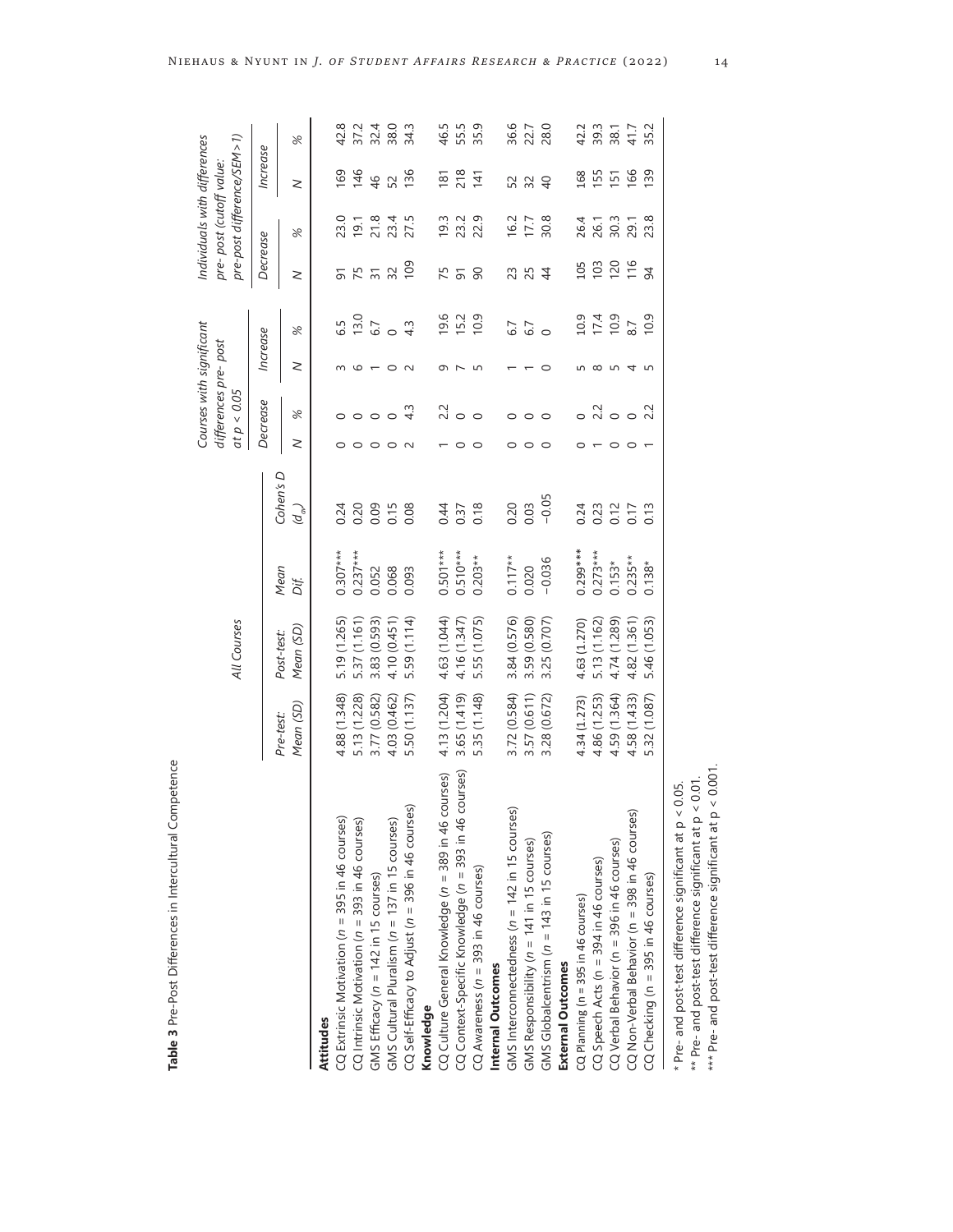dimensions of intercultural competence between the pre- and posttests. Over a third of the outcomes measured in this study had more than 25% of students showing declines, and some of the outcomes for which the most students showed gains were also the ones where the most students showed declines (e.g., CQ Non-Verbal Behavior, 41.7% of students gaining and 29.1% of students declining; CQ Planning, 42.2% of students gaining and 26.4% of students declining).

#### **Discussion and Implications for Practice**

Does short-term study abroad have the potential to contribute to students' intercultural learning? The results of our study clearly point to the potential for short-term study abroad to contribute to students' intercultural knowledge development, but that these programs have much less potential to contribute to other facets of intercultural competence. This is both unsurprising and an important finding to guide practice. As Niehaus et al. (2019) found, the learning objectives for faculty-led, short-term study abroad courses overwhelmingly focus on knowledge dissemination rather than on developing students' attitudes and behaviors, and as discussed in the literature, intercultural knowledge development is the one outcome that has been consistently identified as an area of growth in prior research on short-term study abroad (e.g., R. Engle & Crowne, 2014; Gaia, 2015; Nguyen, 2017). Our study builds on this prior research, and makes a unique contribution in directly comparing knowledge acquisition to other domains of intercultural learning.

The finding that the greatest potential in short-term study abroad is in intercultural knowledge development has important implications for practice. Although study abroad is often seen as the primary, or sometimes the *only* strategy for internationalization (Braskamp et al., 2009; Helms & Brajkovic, 2017; Stearns, 2009), the limitations of short-term study abroad support efforts to consider study abroad as one aspect of a much broader, comprehensive internationalization approach (Helms & Brajkovic, 2017). As Deardorff (2016) argued, intercultural learning is a life-long process; short-term study abroad should be seen as one small part of this process for students, and knowing what students are likely to take away from this experience can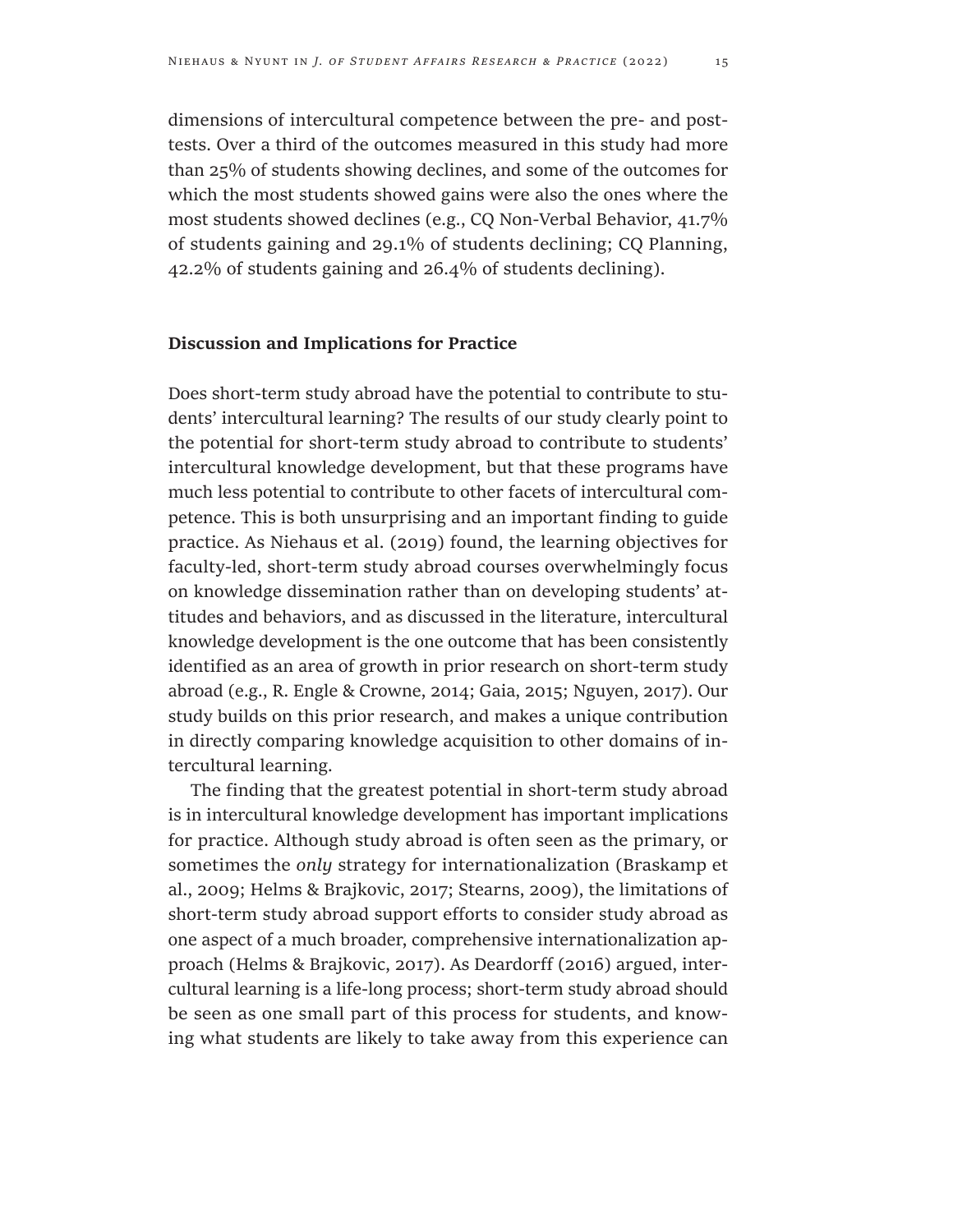help student affairs professionals develop complimentary programming to round out other aspects of students' intercultural learning. As attitudes are a necessary precursor to the development of intercultural knowledge and skills (Deardorff, 2016), student affairs educators should look for ways to help students develop positive intercultural attitudes to provide a foundation for study abroad experiences. Student affairs educators can also build on students' knowledge acquisition through post-study abroad cocurricular intercultural development workshops, opportunities for students to interact with international students after they return from studying abroad, or resources for students returning from study abroad to continue to engage across cultures on campus and in the surrounding community. Across functional areas, there are opportunities for student affairs educators to help students returning from study abroad to integrate their new knowledge with other complementary experiences. Student affairs educators can also advocate for a more holistic and comprehensive understanding of intercultural competence development when working with other faculty and staff members on campus.

For those working closely with short-term study abroad courses, directly as instructors or more indirectly as administrators supporting these courses, the findings from this study can provide insight into course design and execution. The strong gains in students' intercultural knowledge in this study indicate that this may be a particularly effective domain of intercultural competence to focus on in short-term study abroad courses; those designing courses may want to emphasize knowledge in the course goals and activities in order to capitalize on this potential. On the other hand, while short-term study abroad may have the strongest potential in promoting intercultural knowledge, we also found many students reporting meaningful gains across *all* the dimensions of intercultural competence measured in this study, Deardorff's (2011, 2016) knowledge, attitude, internal outcomes, and external outcomes domains. If those working with short- term study abroad courses want to promote other forms of intercultural learning, they may need to intentionally emphasize activities designed to facilitate growth in students' skills, attitudes, or internal/external outcomes. For example, instructors and administrators might craft orientation and reentry courses focusing on specific aspects of intercultural learning (e.g., Bathurst & La Brack, 2012); incorporate strategies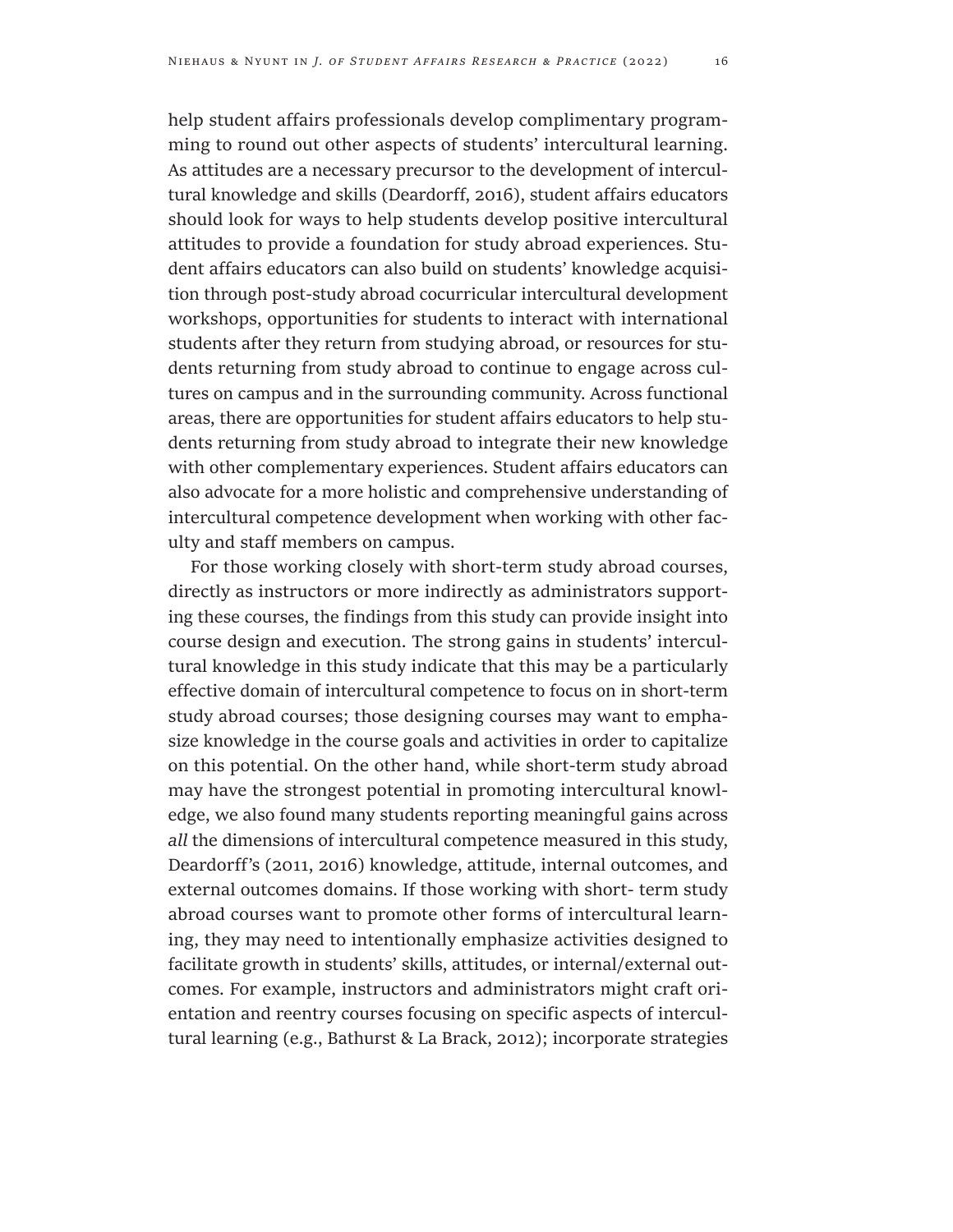such as experiential learning, targeted course assignments, and homestays to deepen students' immersion into the host culture (e.g., L. Engle & Engle, 2012; Hemming Lou & Bosley, 2012); and/or provide additional coursework in intercultural learning that students may pair with a study abroad course (e.g., Paige et al., 2012).

Even with intentional interventions, it is possible that for many students short-term study abroad may not be an effective way of promoting these other forms of intercultural competence. Consistent with Anderson et al. (2006), we also found that on every sub-scale many students reported no changes or even meaningful declines. These declines may be real (i.e., may reflect actual declines in students' motivation, knowledge, attitudes, etc.), or may be an artifact of students' increased awareness of their capabilities (i.e., students may have overstated their knowledge, positive regard for others, ability to plan for intercultural interactions, etc., prior to studying abroad, but after studying abroad may be more aware of how much room they have to grow in these areas; see, for example, Kishino & Takahashi, 2019). Regardless, this high level of individual-level variance in outcomes demonstrates that the potential of short-term study abroad likely varies from student to student, depending on what those students bring to the experience.

This finding of a high level of individual variance highlights the importance of considering that one size does not fit all; one approach to intercultural learning may not work for everyone. For educators teaching in short-term study abroad programs, this finding emphasizes the need to use different strategies and learning experiences in hopes of fostering the learning of the largest possible number of their students. Education abroad advisors who work with individual students in selecting a study abroad program need to consider students' motivations, interests, and developmental levels to find a program that will effectively foster the development of intercultural competence for this particular student. Similarly, student affairs professionals across functional areas need to work with students on an individual basis to help them identify the appropriate complimentary experiences that will foster their intercultural learning. For some students, short-term study abroad might be a perfect complement to other intercultural learning experiences; for others, it may not add much to students' overall intercultural development, particularly if they have not yet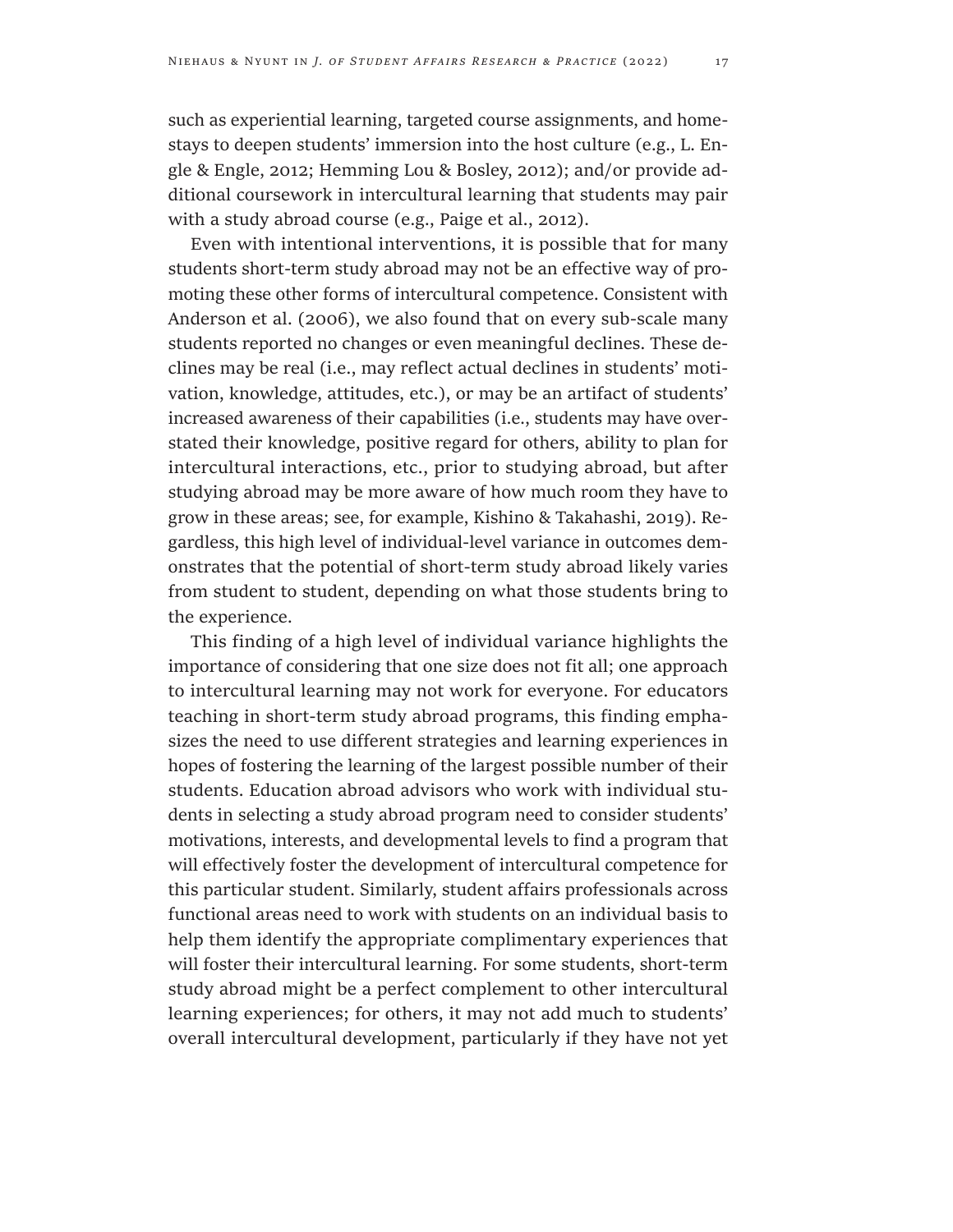developed the positive intercultural attitudes that Deardorff (2016) argued are the foundation for all other intercultural learning. As discussed previously, for all students, short-term study abroad should be seen as one of a much larger array of learning experiences.

Our study also highlights important implications for how student affairs educators and other professionals evaluate and make sense of existing study abroad literature. The individual-level variance we found in outcomes may explain some of the contradictory findings in previous research (e.g., Anderson et al., 2006; Gaia, 2015; Kehl & Morris, 2007; Vande Berg et al., 2009). Group means, which most previous research studies rely on, may be masking important individual differences. When these studies have small sample sizes (e.g., Anderson et al., 2006) or focus on a specific group of students (e.g., students at one small liberal arts college; Gaia, 2015), unique attributes of the students or course may substantially influence the findings, thus leading to contradictory findings with other research. Student affairs educators and others consulting research in study abroad (and in other areas of student engagement and development) can draw on the findings from this study to take a more critical eye toward research that fails to unpack individual-level variation.

#### **Limitations and Directions for Future Research**

In addition to the implications for practice discussed previously, our study also points to a number of directions for future research. First, as noted previously, because we were not able to identify and access a measure for Deardorff's (2011, 2016) skills domain, our study is unable to provide insights into the potential for learning related to intercultural skills. In spite of this, our study covers many aspects of intercultural competence, specifically Deardorff's (2011, 2016) domains of knowledge, attitudes, internal, and external outcomes, thus providing valuable insights into the potential intercultural learning in shortterm study abroad. Future studies should explore the potential for intercultural skill development in short-term study abroad. Second, we did not analyze learning by participant demographics, which could explain some of the differences in outcomes on the student level. Future research should consider how students' background experiences might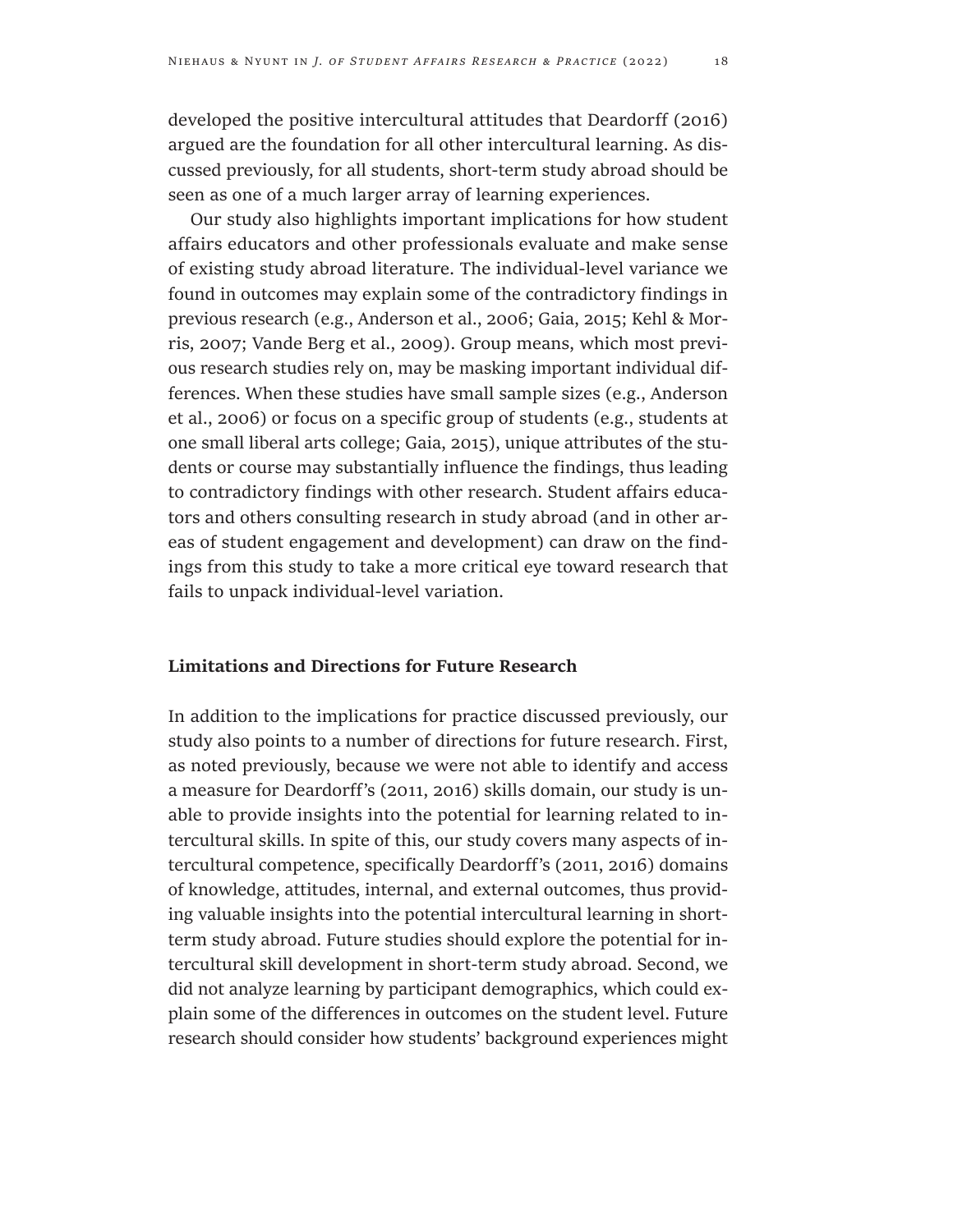influence what and how they learn from short-term study abroad experiences. Third, although our study can explore the "what" of intercultural learning in short- term study abroad, including at the individual level, we did not examine the "how"—what is it in different short-term study abroad experiences that most effectively promotes students' intercultural learning across the various facets identified in Deardorff's (2011, 2016) model? Future research should examine not only what students are learning, but how.

Finally, the finding that at the individual level we saw both meaningful increases and decreases in students' scores across many dimensions of intercultural competence also provides a number of critical implications for future research on study abroad and other student learning experiences. It is not enough to look only at group-level mean differences; researchers must look at individual outcomes in order to grasp the full complexity of these experiences and how they influence students' intercultural competence. Few prior studies reported declines in students' intercultural competence at the individual level (with Anderson et al., 2006, as one exception); researchers must go beyond whole-sample-level effects to understand what about particular courses affects which students' intercultural development in which direction. Quantitatively, researchers should explore how different individual-level factors moderate the relationship between participation in short-term study abroad and intercultural competence outcomes. Qualitative research might be a particularly important tool in understanding the complexities of students' intercultural learning and development, allowing researchers to explore the depth of students' experiences in ways that just are not possible with quantitative measures.

#### **Conclusions**

Contradictory findings on intercultural learning in short-term study abroad have made it difficult to determine how students benefit from participating in this increasingly popular type of study abroad. Our findings indicate that, in their current form, much of the potential of short-term study abroad lies in fostering growth in the knowledge dimension of intercultural competence. This highlights a need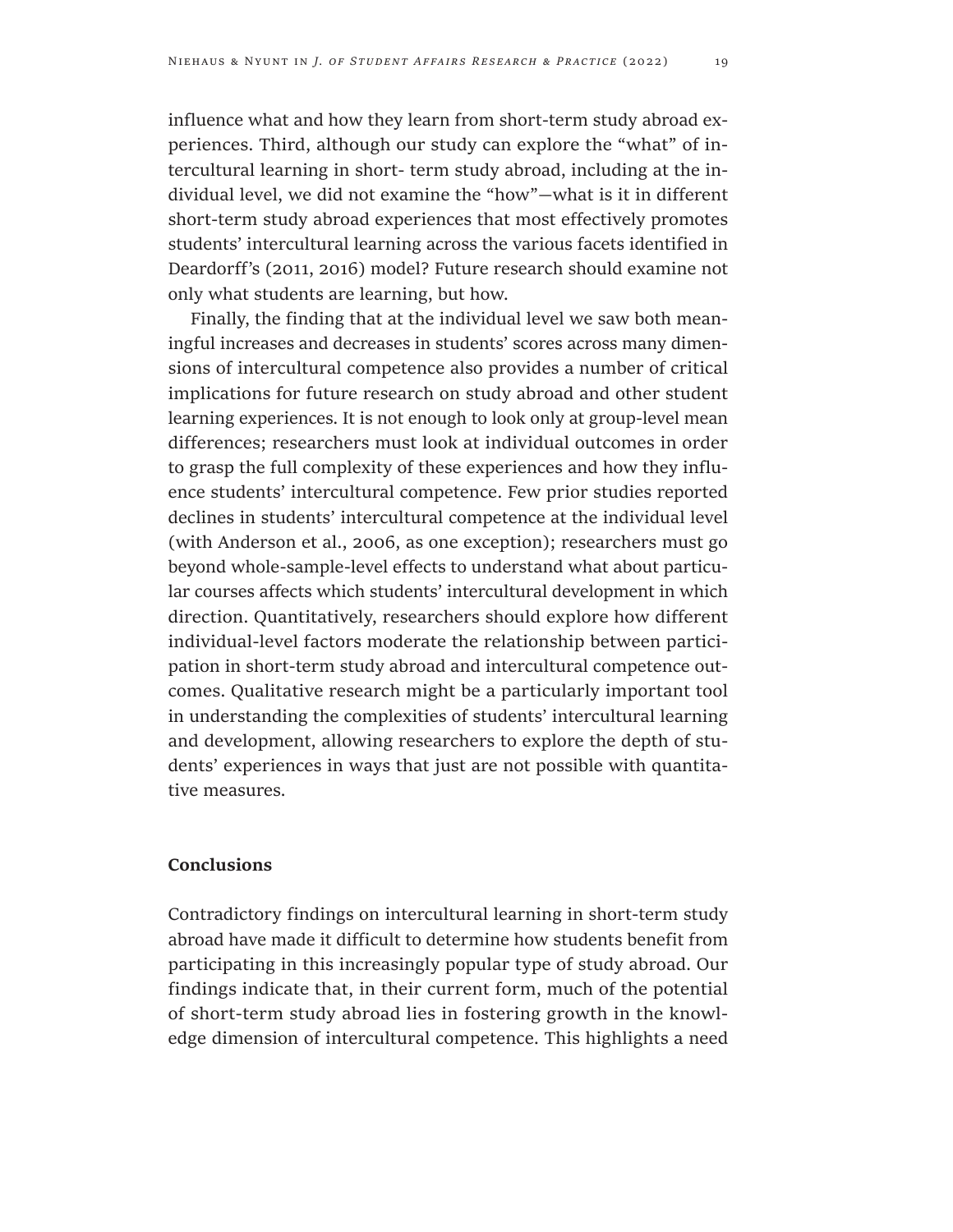to create complimentary experiences that provide a foundation for and then build on the intercultural learning that occurs in short-term study abroad and focuses on the areas of intercultural competence that short-term study abroad does not address. Our student-level analysis also showed potential for learning in other areas, though currently only a small number of students seem to experience such growth, and a similarly substantial portion of participants seem to experience no growth or even decline. Thus, researchers, faculty, and student affairs educators need to spend more time reflecting on ways they can ensure that all students achieve the intended outcomes in that area, whether through different learning strategies utilized in the study abroad course or complimentary learning opportunities beyond study abroad.

**Disclosure** No potential conflict of interest is reported by the authors.

#### **References**

- Anderson, P. H., Lawton, L., Rexeisen, R., & Hubbard, A. C. (2006). Shortterm study abroad and intercultural sensitivity: A pilot study. *International Journal of Intercultural Relations*, *30*(4), 457–469. [https://doi.org/10.1016/j.](https://doi.org/10.1016/j.ijintrel.2005.10.004) [ijintrel.2005.10.004](https://doi.org/10.1016/j.ijintrel.2005.10.004)
- Bathurst, L., & La Brack, B. (2012). Shifting the locus of intercultural learning: Intervening prior to and after student experiences abroad. In M. Vande Berg, R. M. Paige, & K. Hemming Lou (Eds.), *Student learning abroad: What our students are learning, what they're not, and what we can do about it* (pp. 261– 283). Stylus.
- Braskamp, L. A., Braskamp, D. C., & Merrill, K. (2009). Assessing progress in global learning and development of students with education abroad experiences. *Frontiers: The Interdisciplinary Journal of Study Abroad*, *18*(1), 101–118.<https://doi.org/10.36366/frontiers.v18i1.256>
- Cultural Intelligence Center. (2019). *Assessment*. [https://culturalq.com/](https://culturalq.com/products-services/assessments/) [products-services/assessments/](https://culturalq.com/products-services/assessments/)
- Deardorff, D. K. (2016). Key theoretical frameworks guiding the scholarpractitioner in international education. In B. Streitwieser & A. C. Ogden (Eds.), *International higher education's scholar-practitioners: Bridging research and practice* (pp. 247–263). Symposium Books.
- Deardorff, D. K. (2011). Assessing intercultural competence. In J. D. Penn (Ed.), *New directions for institutional research* (Vol. 149, pp. 65–79). Jossey-Bass.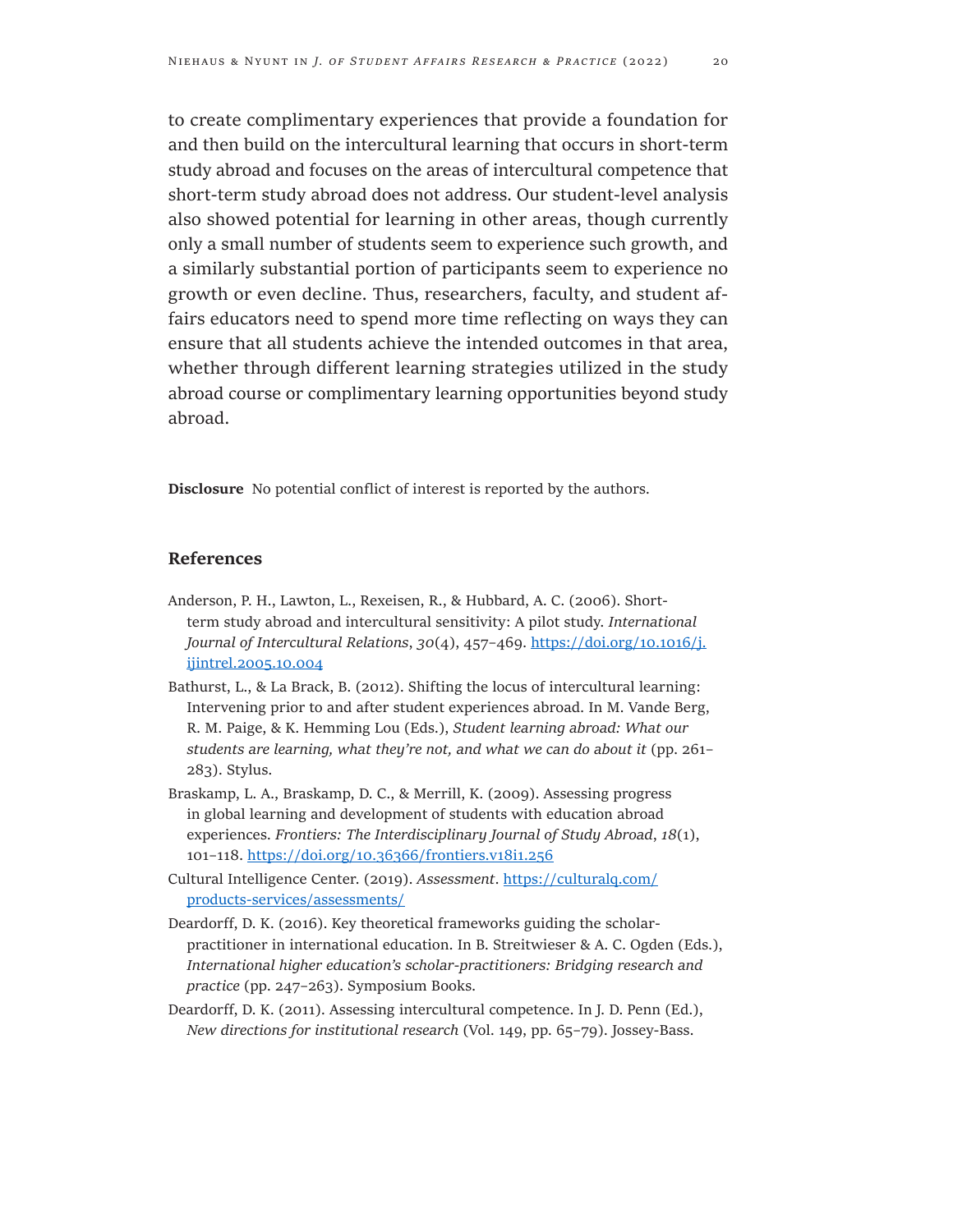- Engle, L., & Engle, J. (2012). Beyond immersion: The American University Center of Provence experiment in holistic intervention. In M. Vande Berg, R. M. Paige, & K. Hemming Lou (Eds.), *Student learning abroad: What our students are*  learning, what they're not, and what we can do about it (pp. 284–307). Stylus.
- Engle, R., & Crowne, K. A. (2014). The impact of international experience on cultural intelligence: An application of contact theory in a structured shortterm program. *Human Resource Development International*, *17*(1), 30–46. <https://doi.org/10.1080/13678868.2013.856206>
- Fantini, A. E. (2009). Chapter 27: Assessing intercultural competence: Issues and tools. In D. K. Deardorff (Ed.), *The SAGE handbook of intercultural competence*  (pp. 456–476). Sage. Gaia, A. C. (2015). Short-term faculty-led study abroad programs enhance cultural exchange and self-awareness. *The International Education Journal: Comparative Perspectives*, *14*(1), 21–31. [https://eric.](https://eric.ed.gov/?id=EJ1070471) [ed.gov/?id=EJ1070471](https://eric.ed.gov/?id=EJ1070471)
- Helms, R. M., & Brajkovic, L. (2017). *Mapping internationalization on U.S. campuses: 2017 edition*. American Council on Education. [http://www.acenet.](http://www.acenet.edu/news-room/Documents/Mapping-Internationalization-2017.pdf) [edu/news-room/Documents/Mapping-Internationalization-2017.pdf](http://www.acenet.edu/news-room/Documents/Mapping-Internationalization-2017.pdf)
- Hemming Lou, K., & Bosley, G. W. (2012). Facilitating intercultural learning abroad: The intentional, targeted intervention model. In M. Vande Berg, R. M. Paige, & K. Hemming Lou (Eds.), *Student learning abroad: What our students are learning, what they're not, and what we can do about it* (pp. 335–359). Stylus.
- Hett, E. J. (1993). *The development of an instrument to measure global-mindedness*  [Doctoral dissertation, University of San Diego, 1993]. Dissertation Abstracts International, *54*(10), 3724.
- Institute of International Education. (2017). *Generation study abroad*. [https://](https://www.iie.org/Programs/Generation-Study-Abroad) [www.iie.org/Programs/Generation-Study-Abroad](https://www.iie.org/Programs/Generation-Study-Abroad)
- Institute of International Education. (2019). *Duration of U.S. study abroad, 2006/2007-2017/2018*. Open Doors Report on International Education Exchange. [https://www.iie.org/en/Research-and-Insights/Open-Doors/Data/](https://www.iie.org/en/Research-and-Insights/Open-Doors/Data/US-Study-Abroad/Duration-of-Study-Abroad) [US-Study-Abroad/Duration-of-Study-Abroad](https://www.iie.org/en/Research-and-Insights/Open-Doors/Data/US-Study-Abroad/Duration-of-Study-Abroad)
- Kehl, K., & Morris, J. (2007). Differences in global-mindedness between shortterm and semester-long study abroad participants at selected private universities. *Frontiers: The Interdisciplinary Journal of Study Abroad*, *15*(1), 67– 79.<https://doi.org/10.36366/frontiers.v15i1.217>
- Kishino, H., & Takahashi, T. (2019). Global citizen development: Effects of study abroad and other factors. *Journal of International Students*, *9*(2), 535–559. <https://doi.org/10.32674/jis.v9i2.390>
- Kortegast, C., & Kupo, V. L. (2017). Deconstructing underlying practices of shortterm study abroad: Exploring issues of consumerism, postcolonialism, cultural tourism, and commodification of experience. *International Journal of Critical Pedagogy*, *8*(1), 149–172. <http://libjournal.uncg.edu/ijcp/article/view/842>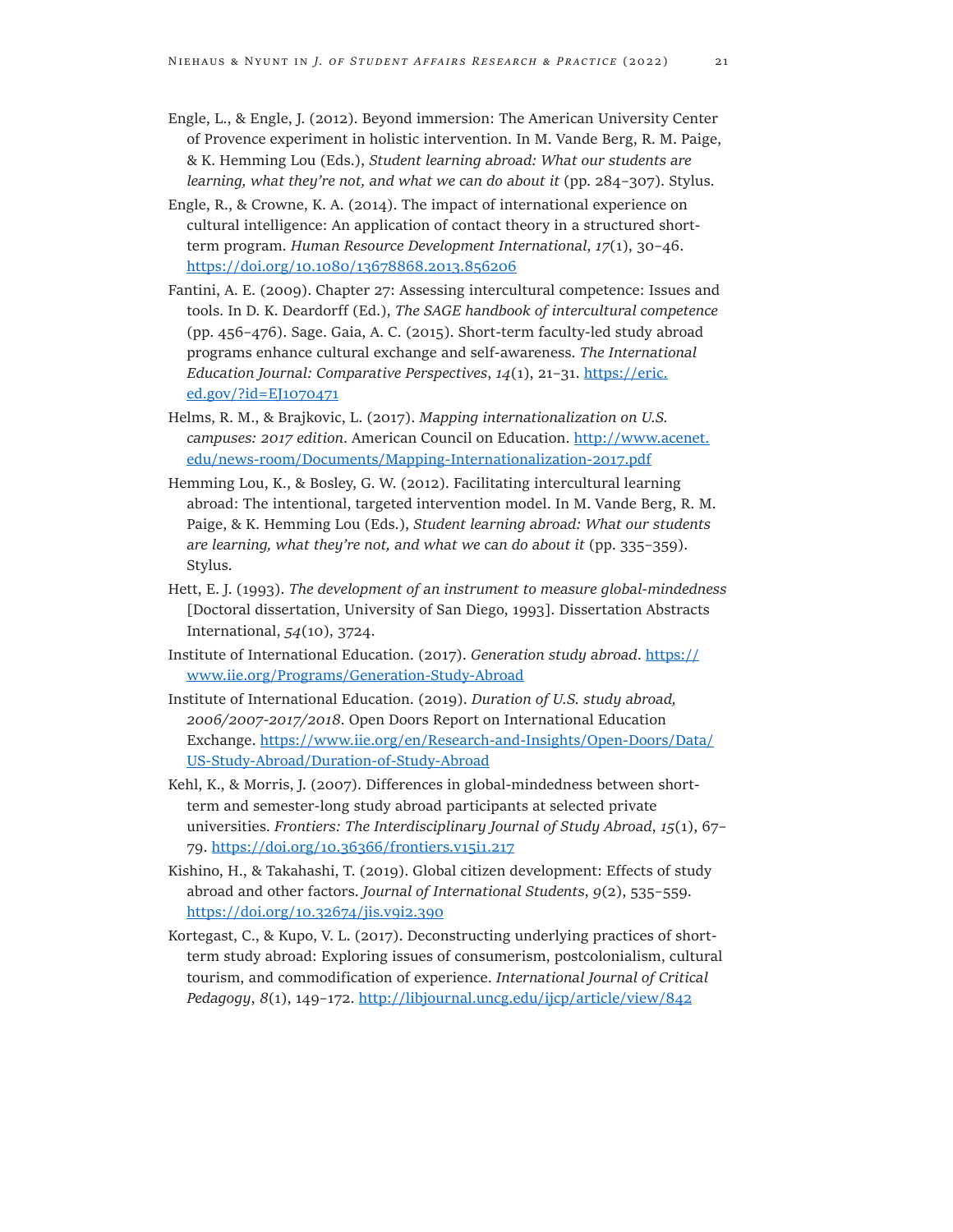- LeCrom, C. W., Greenhalgh, G., & Dwyer, B. (2015). Seeing the world differently: An analysis of the impact of a sport-related study abroad program on global mindedness. *Journal of Applied Sport Management*, *7*(2), 60–87. [https://](https://js.sagamorepub.com/jasm/article/view/4665/0) [js.sagamorepub.com/jasm/article/view/4665/0](https://js.sagamorepub.com/jasm/article/view/4665/0)
- Mapp, S. C. (2012). Effects of short-term study abroad programs on students' cultural adaptability. *Journal of Social Work Education*, *48*(4), 727–737. [https://](https://doi.org/10.5175/JSWE.2012.201100103) [doi.org/10.5175/JSWE.2012.201100103](https://doi.org/10.5175/JSWE.2012.201100103)
- Mazon, B. K. (2010). Taking the global leap: Student affairs professionals and internationalization. *Research in Comparative and International Education*, *5*(2), 205–209. <https://doi.org/10.2304/rcie.2010.5.2.205>
- Nguyen, A. (2017). Intercultural competence in short-term study abroad. *Frontiers: The Interdisciplinary Journal of Study Abroad*, *29*(2), 109–127. <https://doi.org/10.36366/frontiers.v29i2.396>
- Niehaus, E., & Nyunt, G. (2020). Adding to our methodological toolkit: Identifying meaningful individual-level change in educational experiences. *Journal of College Student Development*, *61*(5), 637–653.
- Niehaus, E., Woodman, T. C., Bryan, A., Light, A., & Hill, E. (2019). Student learning objectives: What instructors emphasize in short-term study abroad. *Frontiers: The Interdisciplinary Journal of Study Abroad*, *31*(2), 121–138.
- Paige, R. M., Harvey, T. A., & McCleary, K. S. (2012). The maximizing study abroad project. In M. Vande Berg, R. M. Paige, & K. Hemming Lou (Eds.), *Student learning abroad: What our students are learning, what they're not, and what we can do about it* (pp. 308–334). Stylus.
- Paige, R. M., & Vande Berg, M. (2012). Why students are and are not learning abroad. In M. Vande Berg, R. M. Paige, & K. Hemming Lou (Eds.), *Student learning abroad: What our students are learning, what they're not, and what we can do about it* (pp. 29–60). Stylus.
- Sandeen, A. (2011). Does student affairs have an enduring mission? *Journal of College & Character*, *12*(4), 1–8.<https://doi.org/10.2202/1940-1639.1852>
- Spencer, S. E., & Tuma, K. (2007). Introduction. In S. E. Spencer & K. Tuma (Eds.), *The guide to successful short-term programs abroad* (2nd ed., pp. ix–xi). NAFSA: Association of International Educators.
- Stearns, P. N. (2009). *Educating global citizens in colleges and universities: Challenges and opportunities*. Routledge.
- Van Dyne, L., Ang, S., Ng, K. Y., Rockstuhl, T., Tan, M. L., & Koh, C. (2012). Sub-dimensions of the four factor model of cultural intelligence: Expanding the conceptualization and measurement of cultural intelligence. *Social and Personality Psychology Compass*, *6*(4), 294–313. [https://doi.](https://doi.org/10.1111/j.1751-9004.2012.00429.x) [org/10.1111/j.1751-9004.2012.00429.x](https://doi.org/10.1111/j.1751-9004.2012.00429.x)
- Vande Berg, M., Connor-Linton, J., & Paige, M. (2009). The Georgetown consortium project: Interventions for student learning abroad. *Frontiers: The Interdisciplinary Journal of Study Abroad*, *18*(1), 1–75. [https://doi.](https://doi.org/10.36366/frontiers.v18i1.251) [org/10.36366/frontiers.v18i1.251](https://doi.org/10.36366/frontiers.v18i1.251)